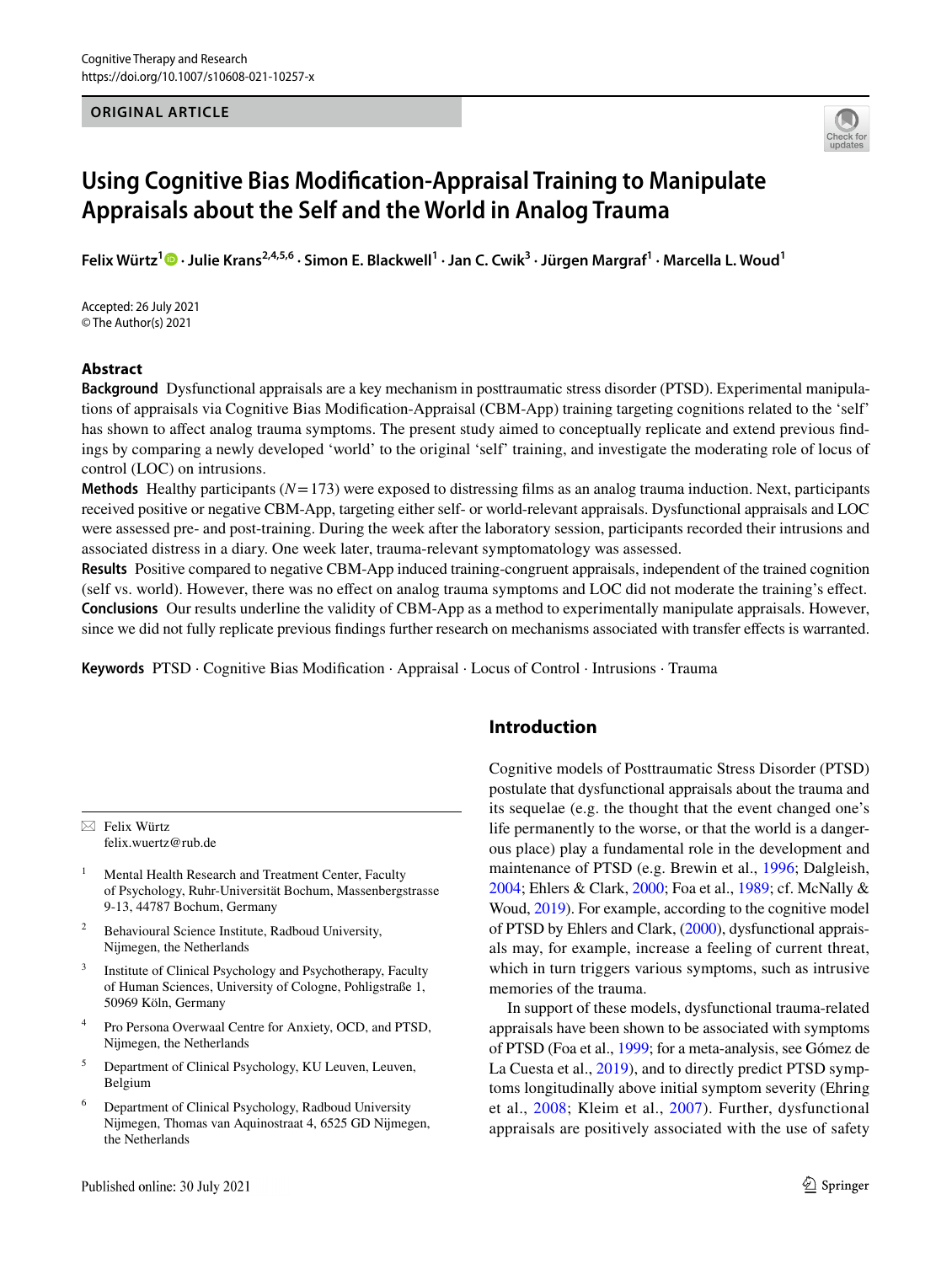behaviors, which, in turn, predicts symptom severity and can maintain pathology (Beierl et al., [2019\)](#page-12-7). Results from clinical studies have provided evidence that the reduction of dysfunctional appraisals precedes symptom reduction during trauma-focused cognitive behavioral therapy and cognitive processing therapy, but not vice versa (Kleim et al., [2013](#page-13-2); Schumm et al., [2015;](#page-13-3) for a review, see Brown et al., [2019](#page-12-8)).

These findings offer robust evidence for a key role of dysfunctional appraisals in PTSD; however, these findings do not provide evidence for the potential causal role of dysfunctional appraisals. In order to investigate a potential causal risk factor, a systematic manipulation of the factor of interest is required (Kraemer et al., [1997](#page-13-4)). Techniques developed within the framework of Cognitive Bias Modifcation (CBM) (Koster et al., [2009](#page-13-5); Woud & Becker, [2014\)](#page-13-6) ofer such an approach, via Cognitive Bias Modifcation – Appraisal (CBM-App) training. Previous studies have shown that such training can indeed induce training congruent appraisal styles towards (analog) trauma-relevant symptoms (Woud et al., [2012](#page-14-0), [2013](#page-14-1), [2018c\)](#page-14-2). Specifcally, participants who received a CBM-App training designed to induce a more functional appraisal style (positive training) adopted a more functional appraisal style towards a distressing flm than participants who received a training designed to induce a more dysfunctional appraisal style (negative training) (Woud et al., [2012](#page-14-0), [2013](#page-14-1)). These results showed that CBM-App successfully induced a training-congruent appraisal style. Further, those participants who received a positive training after the distressing flm further reported fewer intrusions of the flm in the following week (Woud et al., [2012](#page-14-0)) and participants who received a positive training prior to a distressing flm reported less distress caused by the intrusions compared to those trained negatively (Woud et al., [2013](#page-14-1)). The latter effect of the CBM-App training was also found in a study in which participants re-imagined an autobiographical distressing event (Woud et al., [2018c\)](#page-14-2) with positively trained participants reporting less intrusion distress compared to negatively trained participants in the week after the training. In this study, the CBM-App training was delivered after an initial reactivation of the event and the training was followed by a further reactivation. Finally, a recent randomized controlled trial compared a positive CBM-App training delivered in eight sessions over two weeks to a sham training condition as a treatment add-on for inpatients receiving trauma-focused treatment as usual (Woud et al., [2021\)](#page-13-7). It was found that the positive training induced a more functional appraisal style and led to less severe PTSD symptoms directly after the training than the sham training condition.

To summarize, there is evidence from several diferent strands of research that dysfunctional appraisals are linked to symptom severity in PTSD, and that their reduction is associated with symptom reduction. Further, it has been shown that a positive compared to a negative CBM-App training successfully induces a training congruent appraisal style (for a review, see Woud et al., [2017](#page-14-3)) with training-congruent efects on trauma-related symptoms in an analog and a clinical setting, which is line with core predictions of cognitive models of PTSD. These latter fndings, however, represent an early stage of investigation, and systematic follow-up work is needed to both replicate and refne them.

Accordingly, our frst aim was to conceptually replicate previous fndings concerning the efects of the CBM-App training on both appraisal style and analog trauma symptoms (e.g. Woud et al., [2012,](#page-14-0) [2013](#page-14-1), [2018b\)](#page-13-8). We used a design similar to the study by Woud et al., ([2012](#page-14-0)), therefore participants were exposed to distressing flm clips and were allocated to either positive or negative CBM-App, followed by an assessment of analog trauma symptoms (e.g. via a one-week intrusion diary). Our second aim was to extend previous fndings by investigating whether a CBM-App training targeting appraisals of the *world* (e.g. *The world is a dangerous place*) would have equal effects as the original training targeting appraisals of the *self* (e.g. *The trauma turned me into a bad person*)*.* The stimuli of the CBM-App trainings used in previous studies (Woud et al., [2012,](#page-14-0) [2013,](#page-14-1) [2018b,](#page-13-8) [c](#page-14-2)) were all based on the self-subscale of the Posttraumatic Cognitions Inventory (PTCI) (Foa et al., [1999\)](#page-12-4), due to the strong association between self-appraisals and symptoms of PTSD (Bryant & Guthrie, [2005,](#page-12-9) [2007](#page-12-10)). However, this leaves it unclear (i) whether targeting trauma-related appraisals with other contents (e.g. derived from the other PTCI subscales 'world' or 'self-blame') would also induce a valence-congruent appraisal style, (ii) whether the respective training would then have content specifc efects on the PTCI subscales, and (iii) whether this would also infuence analog trauma symptoms correspondingly. To illustrate, it has been shown that appraisals regarding the world are also associated with symptoms of PTSD (Lancaster et al., [2011](#page-13-9); van Heemstra et al., [2020;](#page-13-10) for a meta-analysis, see Gómez de La Cuesta et al., [2019\)](#page-12-5), which thus offers a promising route for the development of CBM-App training versions targeting a broader spectrum of appraisals (the self and the world). In future clinical applications, these diferent training versions could potentially be matched to patients depending on the nature of their dysfunctional appraisals or be used in combination with each other. This is of particular interest as it has been suggested that diferent types of dysfunctional appraisals are associated with diferent dysfunctional behavioral strategies (cf. Ehlers & Clark, [2000\)](#page-12-2) and thus the manipulation of specifc appraisals might afect (analog) PTSDrelated symptoms diferently. Accordingly, in the present study, we aimed to test the efects of a CBM-App training targeting world-related appraisals. World-related appraisals were chosen instead of self-blame as there is equivocal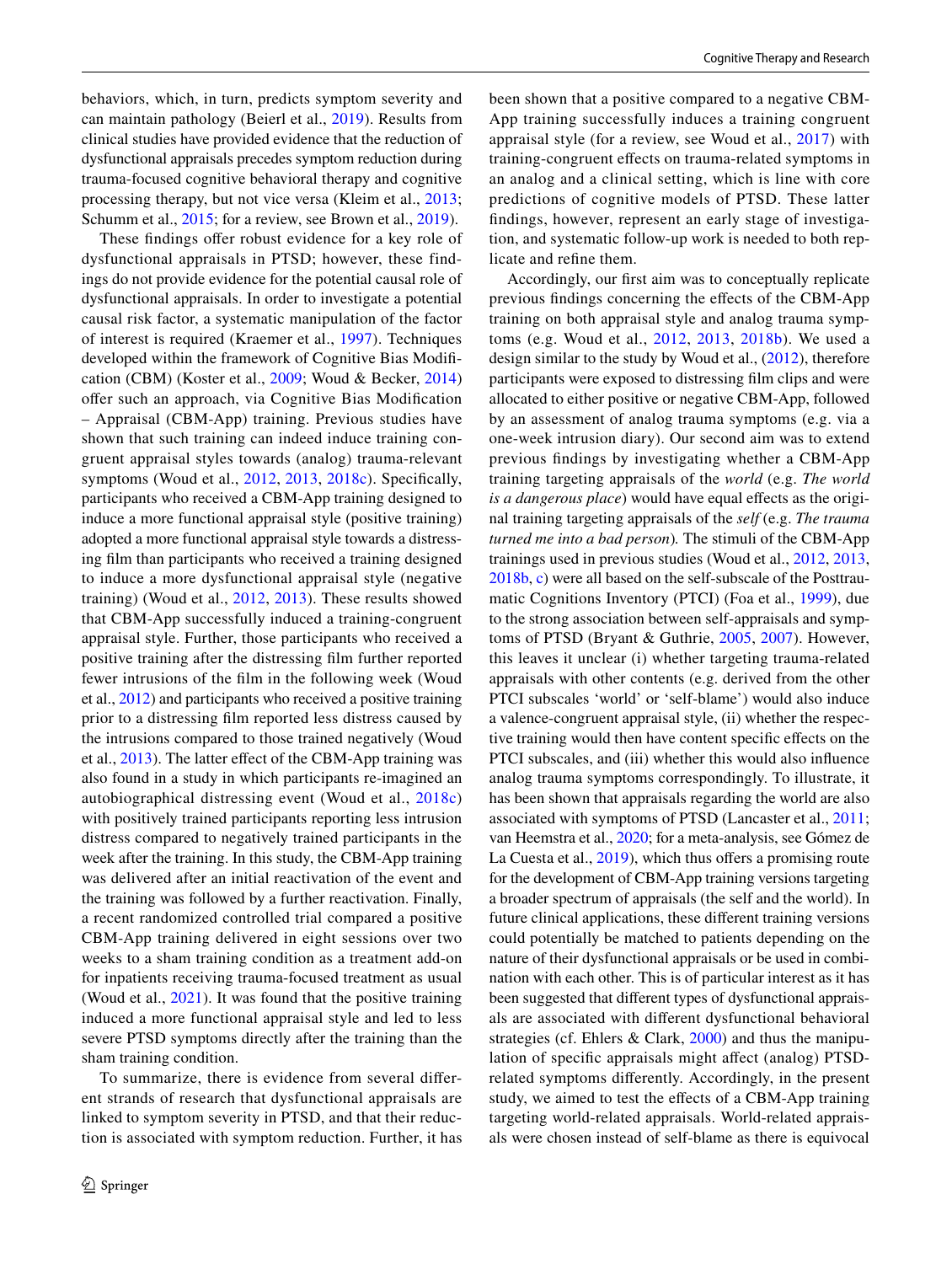evidence for the association between self-blame and PTSD (Startup et al., [2007](#page-13-11), for a recent review, see Gómez de La Cuesta et al., [2019\)](#page-12-5).

Finally, our third aim was to investigate a potential factor that could be associated with the efects of CBM-App training on analog trauma-related symptoms, namely locus of control (LOC). LOC describes the extent to which individuals believe that they can control their circumstances by their actions (internal LOC), or whether their circumstances are governed by instances outside of their control (external LOC) (Rotter, [1966\)](#page-13-12). In other words, the LOC describes how individuals appraise the controllability of their lives. In the context of PTSD, it has been shown that a more internal LOC is associated with resilience in the context of PTSD following a traumatic event (Chung et al., [2006](#page-12-11); Karstoft et al., [2015\)](#page-13-13), while a more external LOC is associated with more severe posttraumatic stress symptoms (Zhang et al., [2014](#page-14-4)). Given its relationship with PTSD symptoms and particularly given its defnition, LOC thus overlaps conceptually with the concept of (dysfunctional) appraisals. Specifcally, LOC can be regarded as a meta-concept inherent to dysfunctional appraisals, in that many dysfunctional appraisals concern the controllability of the traumatic situation itself or the associated symptoms, for example when appraising one's helplessness during the traumatic event in a negative manner (i.e. lack of control) or when appraising intrusions as a sign that one is losing control (cf. Ehlers & Clark, [2000](#page-12-2)). Based on this conceptual link, we thus investigated whether levels of LOC moderate the training's efect on intrusive memories with the idea that a more internal LOC might be associated with a lower susceptibility to efects of CBM-App training while a more external LOC be associated with greater susceptibility.

For the aims of the current study, we recruited a sample of healthy participants and exposed them to a set of distressing flm clips in the laboratory (cf. James et al., [2016](#page-12-12)). Afterwards, participants received either *positive* or *negative* CBM-App training, targeting appraisals of either the *self* or the *world*. Dysfunctional appraisals were assessed preand post-training via the Encoding Recognition Task (ERT) (Mathews & Mackintosh, [2000](#page-13-14)). Levels of LOC as well as posttraumatic cognitions (PTCI) were also assessed preand post-training, and at one-week follow-up. Further, an intrusion diary was used to record intrusion frequency and distress in the week following the training. PTSD-related symptoms were measured during the follow-up assessment with the Impact of Event Scale—Revised (IES-R) (Maercker & Schützwohl, [1998;](#page-13-15) Weiss & Marmar, [1997](#page-13-16)).

Our main hypotheses were as follows: First, we expected a less dysfunctional appraisal style in the positive compared to the negative CBM-App conditions at post-training on the ERT, irrespective of the trained cognition (self / world). Second, we expected that this effect would generalize to the PTCI at post-training and follow-up i.e. lower scores in the positive compared to the negative training conditions. However, we expected cognition-congruent effects on the PTCI subscales, thus we expected this effect to be greater on the subscale targeted in the training, i.e. a greater difference between the positive and negative condition on the self subscale for the self condition, and vice versa for the world condition. Further, we expected lower IES-R scores at follow-up as well as fewer intrusive memories and less intrusion distress on the intrusion diary for the positive compared to the negative CBM-App condition, independent of the trained cognition. Finally, we expected that LOC would moderate the training's efect on intrusions (i.e. frequency and distress) in such that the between group diference for the positive versus negative CBM-App training would be greater amongst participants with lower levels of internal LOC/higher levels of external  $LOC<sup>1</sup>$  $LOC<sup>1</sup>$  $LOC<sup>1</sup>$  Additionally, via exploratory analyses, we investigated whether there was an association between the LOC and dysfunctional appraisals as measured via the ERT and the PTCI at baseline.

## **Methods**

#### **Recruitment and Screening**

Participants were recruited via social media and the noticeboards at Ruhr-Universität Bochum (RUB). Interested participants contacted the study team via e-mail and were then asked to complete an initial online screening. Due to the use of the trauma flm paradigm, the screening served as an eligibility check to exclude participants who could be disproportionately negatively afected by the study (e.g. due to mental health problems) or otherwise did not meet the general inclusion and exclusion criteria. Regarding the latter, the online screening assessed symptoms of depression measured via the Beck Depression Inventory-II (BDI-II) (Beck et al., [1996;](#page-12-13) German version: Hautzinger et al., [2006\)](#page-12-14), and participants were also asked whether they had previously suffered from a psychological disorder or were currently suffering from one, and if so to indicate the disorder. The screening also included questions about demographic information and trait anxiety was assessed via the State and Trait Anxiety Inventory-Trait version (STAI-T) (Spielberger et al., [1983](#page-13-17); German version: Laux et al., [1981](#page-13-18)). Participants were included if they were fuent in written and spoken German and aged between 18 and 35 years. The latter criterion was

<span id="page-2-0"></span><sup>&</sup>lt;sup>1</sup> In this study LOC was analyzed on three dimensions: Internal, Powerful others-, and Chance-related, with the latter two dimensions representing an LOC laying outside of the own person, thus we took them into account as dimensions of a more external LOC (Levenson, [1973](#page-13-19)).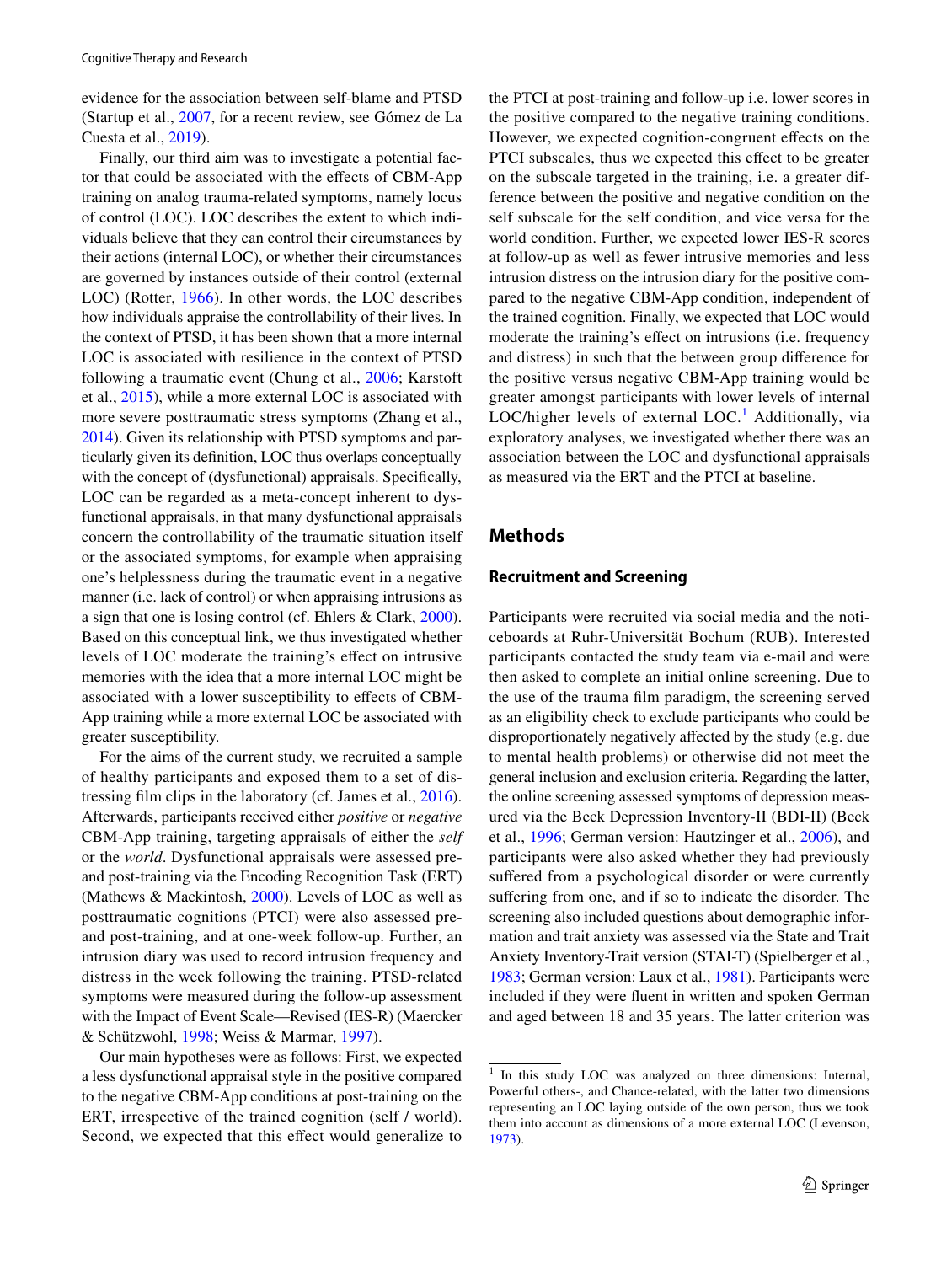applied to recruit a relatively homogenous sample in order to reduce between-subject variability and by this increase statistical power. Exclusion criteria were the following: BDI-II total score of  $> 18$ , potential suicidality (indicated by a score of>0 on item 9 on the BDI-II), a self-reported current or past diagnosis of PTSD, color-blindness or redgreen defciency, or participation in previous studies using the same CBM-App procedure. Participants received either course credit or  $15\epsilon$  as an incentive for participation. The study was approved by the local ethics committee of the Psychology department at RUB (approval number: 338). All participants gave written informed consent prior to participation. We aimed to recruit enough participants to have about 40 per condition after any exclusions for example for missing diary data. This was not based on a specifed power calculation to fnd a particular outcome, but rather based on having at least as large a sample per condition as previous studies in this line of research (e.g. Woud et al., [2012\)](#page-14-0).

## **Material**

#### **Trauma Films**

As in previous CBM-App studies (e.g. Woud, et al., [2018b](#page-13-8)), the trauma flm paradigm was used as an analog trauma in the laboratory (James et al., [2016](#page-12-12)). For the present study, we used the flms as used by Woud et al., ([2012](#page-14-0)). The trauma flms contained 11 distressing flm clips (e.g. footage of the 9/11 terrorist attacks) with a duration of 1–3 min each (20 min in total), and participants were instructed to watch the flms imagining themselves as bystanders actually present at the scene.

### **CBM‑App Training**

The CBM-App training was a computerized sentencecompletion paradigm used in previous studies (Woud et al., [2012](#page-14-0), [2013\)](#page-14-1). Participants were presented with open-ended, ambiguous sentences targeting trauma-relevant appraisals. After each sentence, a word fragment appeared, resolving the sentence's ambiguity in a training-congruent manner. Participants were instructed to complete the word fragment by typing in its frst missing letter (e.g. *My reactions to the event show that my way of processing is he\_lthy / unsucc\_ssful*; positive condition: *healthy*, negative condition: *unsuccessful*). There were 72 ambiguous, appraisalrelated sentences and 8 neutral fller sentences, presented in 8 blocks of 10. The sentences within each block were presented in random order. Thirty-two sentences were followed by a short comprehension question regarding the last presented sentence (answers: *yes* or *no*) to ensure ongoing concentration and compliance to the task.

The training scenarios for the self training conditions were derived from the self subscale of the PTCI (as used by Woud et al., [2012](#page-14-0), [2013,](#page-14-1) [2018b,](#page-13-8) [c\)](#page-14-2). For the purpose of the present study, a second training version was developed, targeting appraisals of the world, using the PTCI world subscale as a foundation to create the scenarios (e.g. *The world is full of mir\_cles/haz\_rds*; positive condition: *miracles*, negative condition: *hazards*). As such, there were four conditions, based on the between group factors Valence (Positive vs. Negative) and Cognition (Self vs. World): positive self-training, negative self-training, positive world-training, negative world-training. Participants were allocated to these conditions via a counterbalancing sheet, therefore, every fourth participant was allocated to the positive-self condition etc.

## **Manipulation Check Measures**

#### **Mood and Attentiveness Rating**

To assess the efect of the trauma flms and the CBM-App training on mood, state negative mood was measured using a 11-item questionnaire consisting of ten one-word items assessing negative emotions (e.g. *anxious*) and one item assessing a positive emotion (*happy*, reversed coding for sum score). For every item, participants were instructed to rate how they were feeling right now on a 11-point scale ranging from 0 (*Not at all*) to 10 (*Very much*). Reliability ranged from α [95%-CI] = 0.88 [0.86, 0.90] at baseline to α  $[95\%$ -CI]=0.91 [0.89, 0.93] at post-training. Further, after the trauma flms participants were asked to rate their attentiveness to the flms on a 11-point scale ranging from 0 (*not attentive at all*) to 10 (*complete attention*).

### **Encoding Recognition Task (ERT)**

To test whether the CBM-App training successfully induced the corresponding appraisal style, an adapted version of the ERT (Mathews & Mackintosh, [2000](#page-13-14)) was administered. As in earlier CBM-App studies in the context of analog trauma, the ERT was adapted as such that stimuli were designed to assess dysfunctional appraisals related to traumatic events or its sequelae (e.g. Woud et al., [2012](#page-14-0), [2018c\)](#page-14-2). The ERT consists of two phases: First there is an encoding phase during which participants are presented with 10 novel ambiguous scenarios (e.g. *I can easily imagine how people would evaluate me if they would know the whole …*). Every scenario is presented with an introductory title (e.g. *The whole story*) and participants are asked to keep this title in mind. As in the CBM procedure, the scenario's fnal word is presented as a word fragment that participants are asked to complete by typing in the frst missing letter (e.g. fragment: *st\_ry*,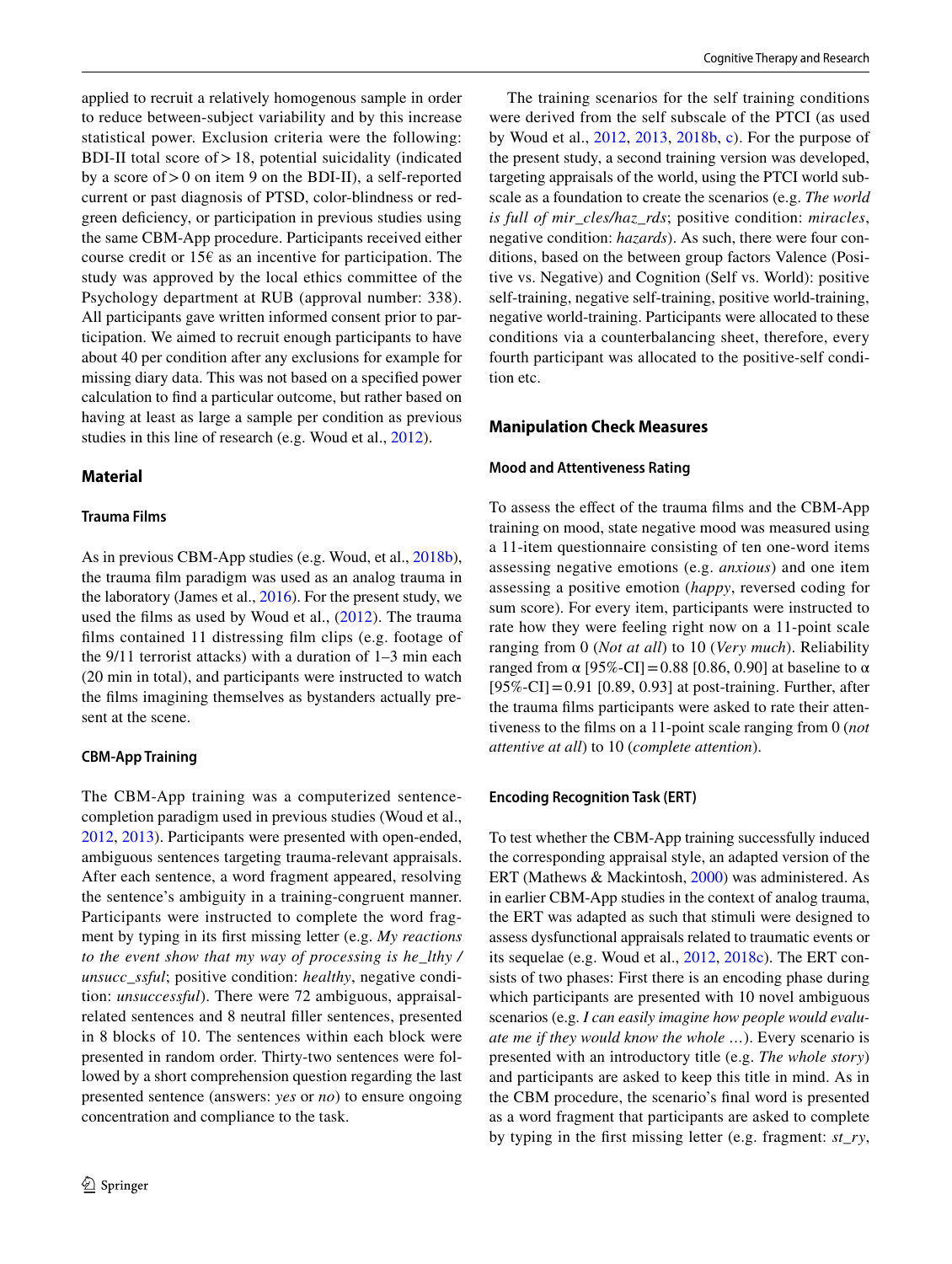resolved: *story*). In contrast to the CBM procedure, however, completing the word fragment does not resolve the scenarios' ambiguity.

During the recognition phase, the titles of the scenarios are presented again, and for each title four novel sentences are presented in random order. Participants are instructed to rate how similar the meaning of each sentence is to the scenario corresponding to the title using a 4-point scale ranging from 1 (*Not similar at all*) to 4 (*Very similar*). Two out of these four sentences are target sentences that resolve the ambiguity of the scenario in either a positive or a negative way (e.g. Positive: *If people knew the whole story, they would think of me as brave*, Negative: […] *they would think of me as cowardly*). The other two sentences are foil sentences, one with a positive and one with a negative meaning (e.g. Positive: […] *they would think of me as a precise storyteller*, Negative: […] *they would think of me as an unprecise storyteller*). However, neither of these foil sentences resolve the scenario's ambiguity. Scoring in the current study followed that of previous studies in this line of research (Woud et al., [2012,](#page-14-0) [2018c\)](#page-14-2). That is, via the similarity ratings, a relative bias score was computed by subtracting the mean similarity ratings of the negative target sentences from the mean similarity ratings of the positive target sentences. In this way positive scores  $(i.e. > 0)$  indicate a more positive than negative appraisal style, and vice versa for a negative bias.

There were two diferent versions of the ERT, matched with participants' training condition. That is, participants in the self condition did the ERT with scenarios related to the self while participants in the world condition did the ERT with scenarios related to the world. For all participants, the ERT was applied pre- and post-training. There were two sets of scenarios for each version (A and B), and their order was counterbalanced via a predefned counterbalancing scheme. Reliability ranged from  $\alpha$  [95%-CI] = 0.83 [0.76, 0.90] (Version B, world ERT, pre-training) to  $\alpha$  [95%-CI] = 0.96 [0.95, 0.98] (Version B, world ERT, post-training).

## **Outcome and Moderator Measures**

#### **Posttraumatic Cognitions Inventory (PTCI)**

The PTCI (Foa et al., [1999](#page-12-4); German version: Ehlers, [1999\)](#page-12-15) consists of 33 statements (e.g. *The world is dangerous*) concerning appraisals of a traumatic event. It contains three subscales: Cognitions regarding the self (21 items), the world (7 items) and self-blame (5 items). For every statement, participants are instructed to rate their level of agreement on a 7-point scale ranging from 1 (*completely disagree*) to 7 (*completely agree*). For the purpose of this study, the instructions of the PTCI were adapted in such that participants were asked to answer the questionnaire in relation to the trauma flms. For the baseline assessment, participants were instructed to answer the questionnaire in relation to an own negative life event (Bryant & Guthrie, [2005](#page-12-9), [2007](#page-12-10); Woud et al., [2013\)](#page-14-1). Reliability for the full scale ranged from  $\alpha$ [95%-CI]=0.95 [0.94, 0.96] at baseline to  $\alpha$  [95%-CI]=0.96 [0.95, 0.97] at follow-up, and for the subscales from  $\alpha$  [95%- $CI$ ] = 0.73 [0.67, 0.80] (subscale self-blame at post-training) to α  $[95\% - CI] = 0.95$  [0.94, 0.96] (subscale self on every assessment).

#### **Impact of Event Scale Revised (IES‑R)**

The IES-R (Weiss & Marmar, [1997;](#page-13-16) German version: Maercker & Schützwohl, [1998\)](#page-13-15) is a 22-item self-report questionnaire assessing reactions to a specifc traumatic event. The questionnaire consists of three subscales: Intrusions (7 items), avoidance (8 items) and hyperarousal (7 items). The instructions of the questionnaire were adapted to ft our study design, thus participants had to rate how they reacted to the trauma-flms in the following week on a 4-point scale ranging from 1 (*Not at all*) to 4 (*Often*). Reliability for the full scale was α  $[95\% - CI] = 0.85$  [0.82, 0.88], and ranged from  $\alpha$  [95%-CI] = 0.59 [0.50, 0.68] (hyperarousal subscale) to α  $[95\% - CI] = 0.82$  [0.78, 0.86] (intrusions subscale) for the subscales.

#### **Intrusion Diary**

Participants were instructed to record their intrusions in the week following the frst laboratory session in a structured diary (Woud et al., [2018c\)](#page-14-2) as well as the distress caused by each intrusion on a scale ranging from 0 (*not distressing at all*) to 100 (*extremely distressing*). Intrusions were described to the participants as sudden, involuntary memories about the trauma flms that can occur in forms of mental imagery, verbal thoughts, or a combination of both (cf. Woud et al., [2012](#page-14-0), [2013](#page-14-1), [2018c\)](#page-14-2). Participants were asked for a short description of each intrusion to ensure that they were linked to the trauma flms and that they were not remembered voluntarily. Intrusions that could not be linked to the trauma flms were excluded from the analysis. Intrusion distress was scored by dividing a participant's the sum of the distress ratings by the total number of intrusions reported by the participant, thus participants reporting no intrusions were not included in the intrusion distress analyses.

#### **Levenson's Internal, Powerful Others and Chance scale (IPC)**

The IPC (Levenson, [1973](#page-13-19); German version: Krampen, [1979\)](#page-13-20) consists of 24 statements about the perceived LOC (e.g. *Whether or not I get to be a leader depends mostly on my ability*). It contains three subscales, each consisting of eight items: Internal, Powerful others, and Chance. For every statement, participants are instructed to rate their level of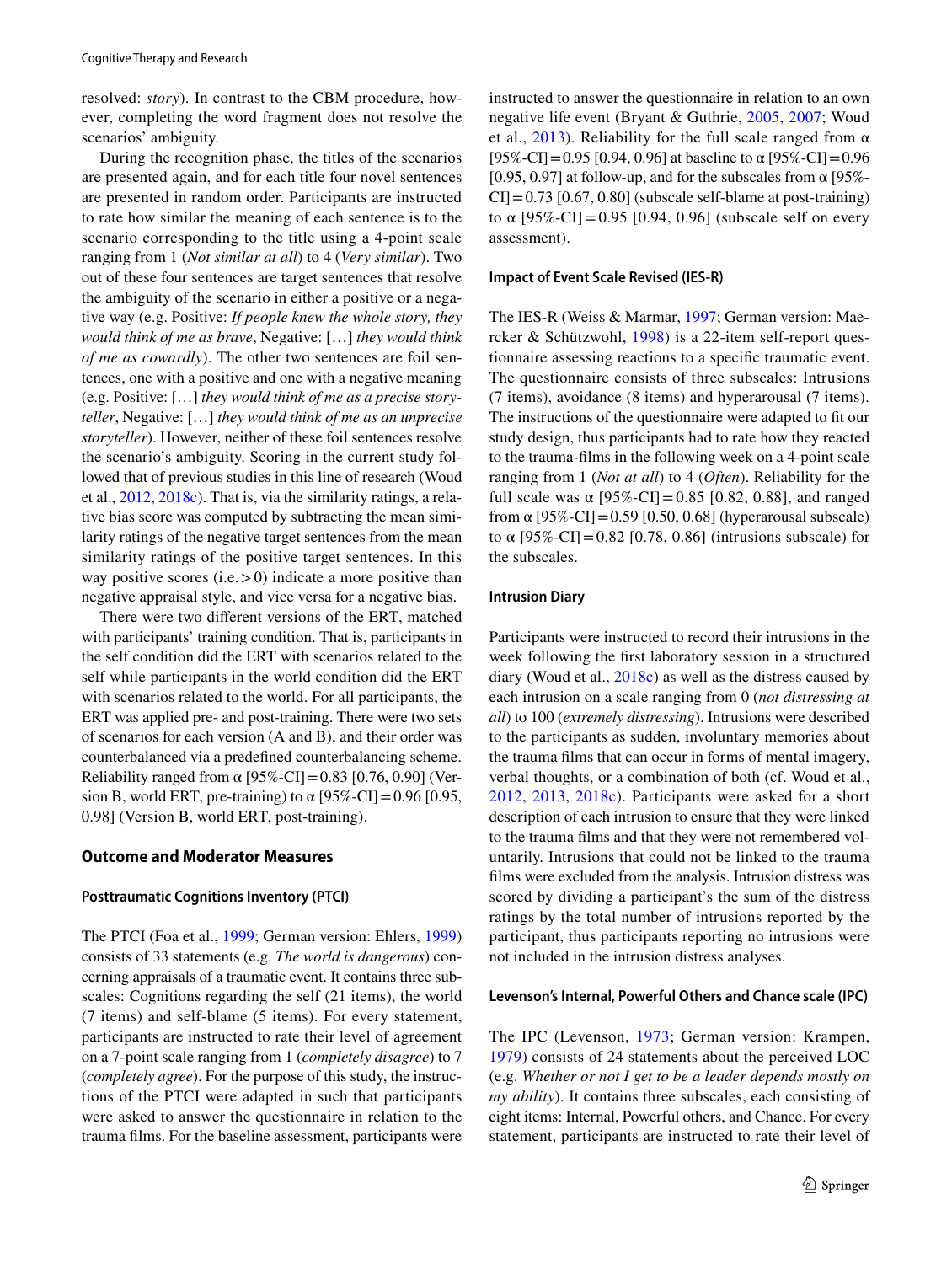agreement on a 7-point Likert scale ranging from − 3 (*strong disagreement*) to 3 (*strong agreement*). Reliability ranged from α  $[95\% - CI] = 0.46$   $[0.34, 0.58]$  (subscale Powerful others at baseline) to α  $[95\% - CI] = 0.70$   $[0.63, 0.76]$  (subscale Powerful others at follow-up).

#### **Additional Questionnaire Measures**

Further questionnaires were assessed to describe the sample at baseline. State-anxiety was assessed via the STAI-State version (STAI-S) (Spielberger et al., [1983](#page-13-17); German version: Laux et al., [1981\)](#page-13-18) and prior exposure to traumatic events was assessed via the Trauma History Checklist (THC) (Holmes & Steel, [2004\)](#page-12-16). At the end of the study, a feedback questionnaire was administered to assess, the participants' diary compliance and opinion about the purpose of the CBM-App training. For more information on these questionnaires, see the Supplementary material.

## **Procedure**

After participants completed the online screening, eligible participants were invited to the laboratory. Upon arrival, participants gave written informed consent and were allocated to one of the four CBM conditions via a predefned counterbalancing sheet. After that, participants were given the baseline questionnaire battery consisting of the THC, the STAI-S, the frst IPC, the frst PTCI, and frst mood rating. After that, the trauma flm clips were presented, followed by a second mood rating and the attentiveness rating. Then, the pre-training ERT was applied, followed by the CBM-training. After that, mood was assessed again and participants completed the post-training ERT, the post-training PTCI, and IPC questionnaire, respectively. At the end of the frst day in the laboratory, participants were given the intrusion diary and its use was explained.

One week later participants returned to the laboratory. At frst, they handed in their intrusion diary. While the experimenter checked whether the intrusions reported in the diary were linked to the trauma flms, participants completed the follow-up questionnaires, i.e. the IES-R, the follow-up PTCI, the follow-up IPC, the flm-relevance and feedback questionnaire. Afterwards, each intrusion that could not be clearly linked to one of the trauma flms was discussed with the participants. Finally, participants were debriefed and received their incentive. For a tabular overview of the procedure and further information regarding used materials, see Supplementary Material.

#### **Statistical Approach**

Baseline characteristics and the attentiveness to the trauma films were compared using  $2 \times 2$  (Valence: Positive,

Negative; Cognition: Self, World) between group ANOVAs. A chi-squared test was conducted for the variable 'Gender'. The effect of the trauma films on mood was analyzed using a mixed linear model with a random intercept for individual participants (Between-subject factors: Valence: Positive, Negative; Cognition: Self, World; Within-subjects factor: Time: Pre-Films, Post-Films). We expected to only fnd a signifcant main efect of the within subject factor 'Time' which would be indicative of a mood worsening after trauma flm exposure across all four conditions.

As a manipulation check for the efect of the CBM-App training on the ERT post-training, we conducted a  $2 \times 2 \times 2$ (Valence: Positive, Negative; Cognition: Self, World; Order ERT Set: AB, BA) ANCOVA, controlling for the pre-training ERT bias score. Here, our expectation was to fnd a signifcant main efect of Valence, with means showing a more positive bias score in the positive conditions compared to the negative conditions. Efects of the CBM-App training on the PTCI self- and world subscale at post-training and follow-up were tested via mixed linear models with random intercepts for individual participants (Between subject factors: Valence: Positive, Negative; Cognition: Self, World; Within subject factor: Subscale: Self, World), with the PTCI total score at pre-training as the covariate separately for post-training and follow-up.<sup>[2](#page-5-0)</sup> We expected to find a significant main effect of Valence with lower PTCI scores in the positive compared to the negative valence conditions. However, we expected to fnd this efect to be qualifed by a signifcant Valence x Cognition x Subscale three-way interaction, with a greater efect of Valence on the training-congruent PTCI subscale (i.e. the self subscale for the self training and the world subscale for the world training).

Efects of the training on the IES-R and intrusion frequency and distress assessed via the diary were analyzed using  $2 \times 2$  (Valence: Positive, Negative; Cognition: Self, World) ANOVAs. For each analysis, we expected to fnd a signifcant main efect of Valence but no other signifcant main effects or interactions, indicating lower analog symptoms in the positive than in the negative valence conditions irrespective of the trained cognition.

Further, we investigated the moderating role of the pretraining LOC in the efect of Valence on the number of intrusions and the intrusion distress reported in the diary. This was done using stepwise regression. We expected to fnd signifcant two-way interactions between Valence and the respective IPC subscale, with smaller efects of Valence for a higher internal LOC and greater efects of Valence

<span id="page-5-0"></span> $2\overline{D}$  Due to the different number of items in each subscale (Self: 21, World: 7), mean scores instead of sum scores were used as the dependent variable. The mean centered total sum score was used as the covariate.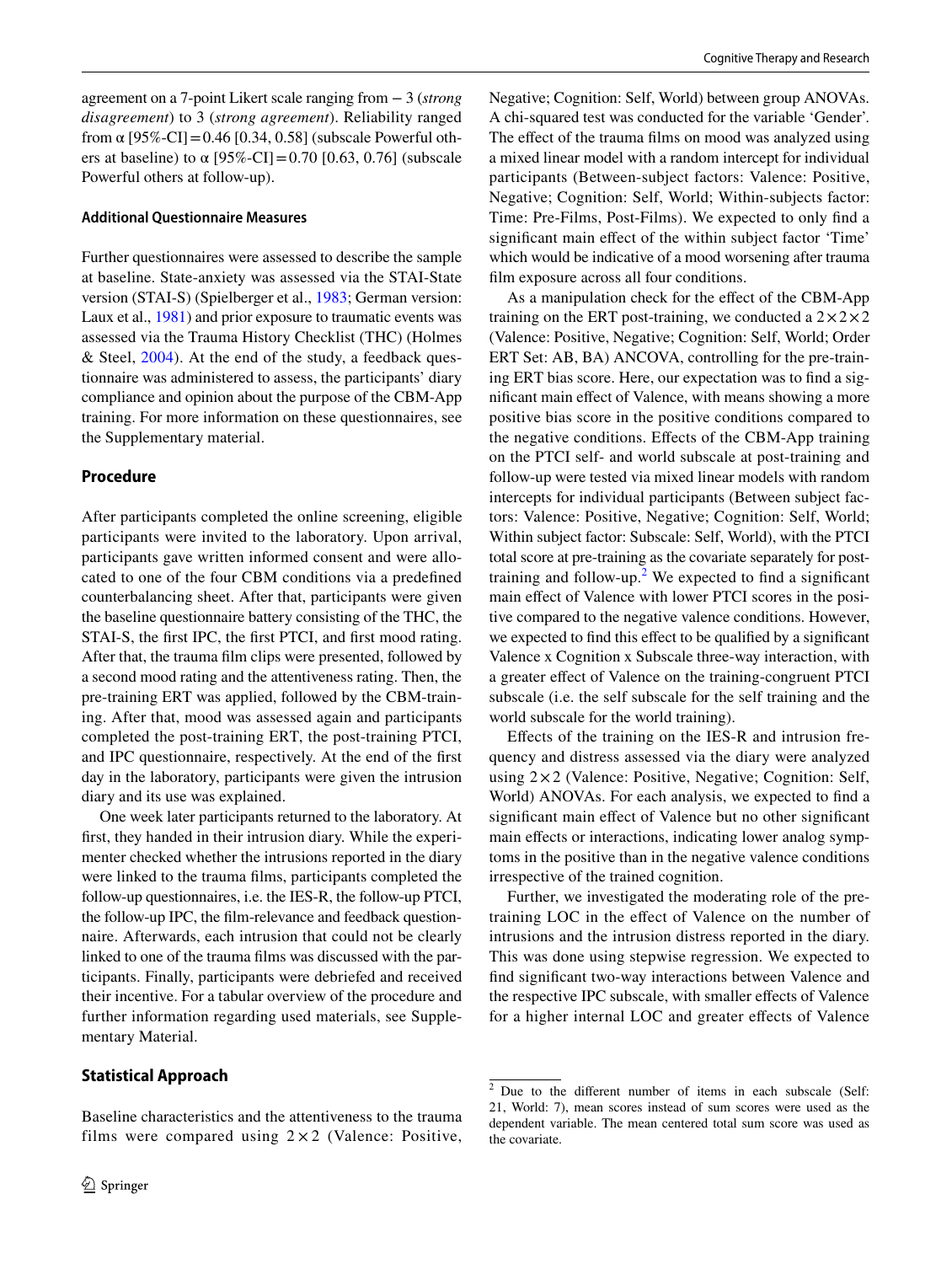| Measure          | Positive CBM-App $M(SD)$ |                | Negative CBM-App $M(SD)$ |                | Statistics*               |  |
|------------------|--------------------------|----------------|--------------------------|----------------|---------------------------|--|
|                  | Self $(N=44)$            | World $(N=42)$ | Self $(N=44)$            | World $(N=43)$ |                           |  |
| Age              | 23.93 (3.63)             | 24.05 (3.94)   | 23.61(3.21)              | 24.49 (3.74)   | F(1, 169) < .81, p > .371 |  |
| Sex: Female/male | 27/17                    | 26/16          | 37/7                     | 32/11          | $X^2(3) = 7.49, p = .058$ |  |

<span id="page-6-1"></span>**Table 1** Baseline characteristics and sample description

\* Results of 2×2 (Valence: Positive, Negative; Cognition: Self, World) ANOVAs. Only the largest *F* statistic / smallest *p* value is shown. a=During the online screening, 4 participants (2 allocated to the positive world, 2 to the negative self condition) did not answer the STAI-T. b=Due to an administration error the frst 107 participants answered only the frst 9 questions of the THC instead of the complete set of 13 questions. An independent groups Welch-test revealed no diference in the THC sum score between the participants who answered 9 or 13 questions, respectively, *t*(171)=.65, *p*=.518, *d*=.101. *BDI-II* Beck Depression Inventory-II, *ERT* Encoding Recognition Task, *IPC* Levenson's Internal, Powerful Others, and Chance scale, *Int* Internal, *Pow* Powerful Others, *Cha* Chance, *PTCI* Posttraumatic Cognitions Inventory, *STAI-Trait/State* State and Trait Anxiety Inventory Trait/State version, *THC* Trauma History Checklist

BDI-II 5.09 (4.64) 3.98 (4.07) 4.68 (4.90) 4.56 (3.95) *F*(1, 169)<.85, *p*>.359 STAI-Traita 36.07 (9.37) 35.47 (8.70) 35.22 (10.05) 35.88 (8.17) *F*(1, 165)<.21, *p*>.655 STAI-State 34.93 (8.77) 34.29 (10.36) 31.86 (5.65) 32.88 (6.39) *F*(1, 169)<3.39, *p*>.067 THCb .80 (1.15) .93 (1.24) 1.02 (1.44) .84 (.92) *F*(1, 169)<.76, *p*>.385 Mood pre-trauma flm 13.45 (13.35) 12.81 (12.78) 10.36 (7.42) 11.16 (9.30) *F*(1, 169)<2.02, *p*>.157 ERT bias score pre-training .16 (1.03) .45 (.77) .08 (1.06) .18 (.96) *F*(1, 169) < 1.80, *p* > .181 PTCI pre-training 94.52 (35.08) 80.78 (33.07) 90.80 (30.87) 85.02 (36.76) *F*(1, 169)<3.56, *p*>.060 IPC—Int pre-training 35.23 (5.71) 37.26 (5.33) 35.05 (5.47) 35.26 (4.63) *F*(1, 169)<1.94, *p*>.166 IPC – Pow pre-training 19.23 (4.84) 17.29 (5.91) 16.77 (6.07) 18.86 (4.97) Valence x Cognition:

IPC—Cha pre-training 19.55 (5.70) 17.95 (5.93) 19.55 (5.34) 19.05 (6.52) *F*(1, 169)<1.37, *p*>.243

for a more Powerful others or Chance related LOC. Finally, in exploratory analyses, we investigated the associations between the ERT, the PTCI, and each subscale of the IPC at baseline via computing Pearson correlations with twosided signifcance tests, except for the association between the ERT and the PTCI for which we tested one-sided due to our expectation for a negative correlation.

To test for the equivalence of the self- and the world training, we supplemented the frequentist analyses of our main hypotheses with the computation of Bayes Factors (BFs) which allow quantifying the evidence in favor of either the H0 (effect of a variable is not greater than zero) or the H1 (efect of a variable is greater than zero). In this study, a  $BF_{10}$ <1 is indicative of the presence of an effect while  $BF_{10}$  > 1 is indicative of its absence. More extreme numbers indicate stronger evidence with  $0.33 \leq BF_{10} \leq 3$  being considered as anecdotal evidence for the presence or absence of an effect, respectively<sup>[3](#page-6-0)</sup> (cf. Meyer et al., [2020](#page-13-21) for interpretation conventions).

All analyses were run in RStudio version 1.1.463 (RStudio Team, [2016\)](#page-13-22). ANOVAs and ANCOVAs with type III sums of squares were calculated using the package 'afex' (Singman et al., [2020\)](#page-13-23). Effect sizes are expressed as

generalized eta-squared  $(\eta^2 G)$ . Linear mixed models were calculated using the package 'nlme' (Pinheiro et al., [2020\)](#page-13-24) using maximum likelihood estimation. Efect sizes for these models were calculated by dividing the coefficient of a specifc efect in the model by the square root of the sum of variances of the random effects (Brysbaert & Stevens, [2018](#page-12-17)). Post-hoc pairwise comparisons with Bonferroni correction for following up signifcant interactions were calculated using the package 'emmeans' (Lenth, [2020](#page-13-25)). BFs were calculated using the package 'BayesFactor' (Morey & Rouder, [2018\)](#page-13-26) with default (Cauchy) priors and 'participant' as a random factor for within-subject analyses. Hierarchical linear regression for moderation analyses was computed using the package 'stats' (R Core Team, [2020](#page-13-27)). For more information on the computation of BFs, contrasts and variable preparations, see Supplementary Material.

 $X^2(3) = 7.49, p = .058$ 

 $F(1, 169) = 5.86, p = .017, \eta^2_G = .034$ 

#### **Results**

#### **Participant Characteristics**

A total of  $N = 174$  participants were tested. Due to an administrative error, one participant (allocated to the Positive World condition) with a BDI-II total score of 20 was included in the testing sessions, and thus excluded from further analyses. The fnal sample therefore consisted of *N*=173 participants (sex: 70.52% female, age: *M*=24.02,

<span id="page-6-0"></span>For example, a  $BF_{10}=2$  means that the given data would be twice as likely under the H1 than under the H0, and vice versa for a  $BF_{10} = .05$ .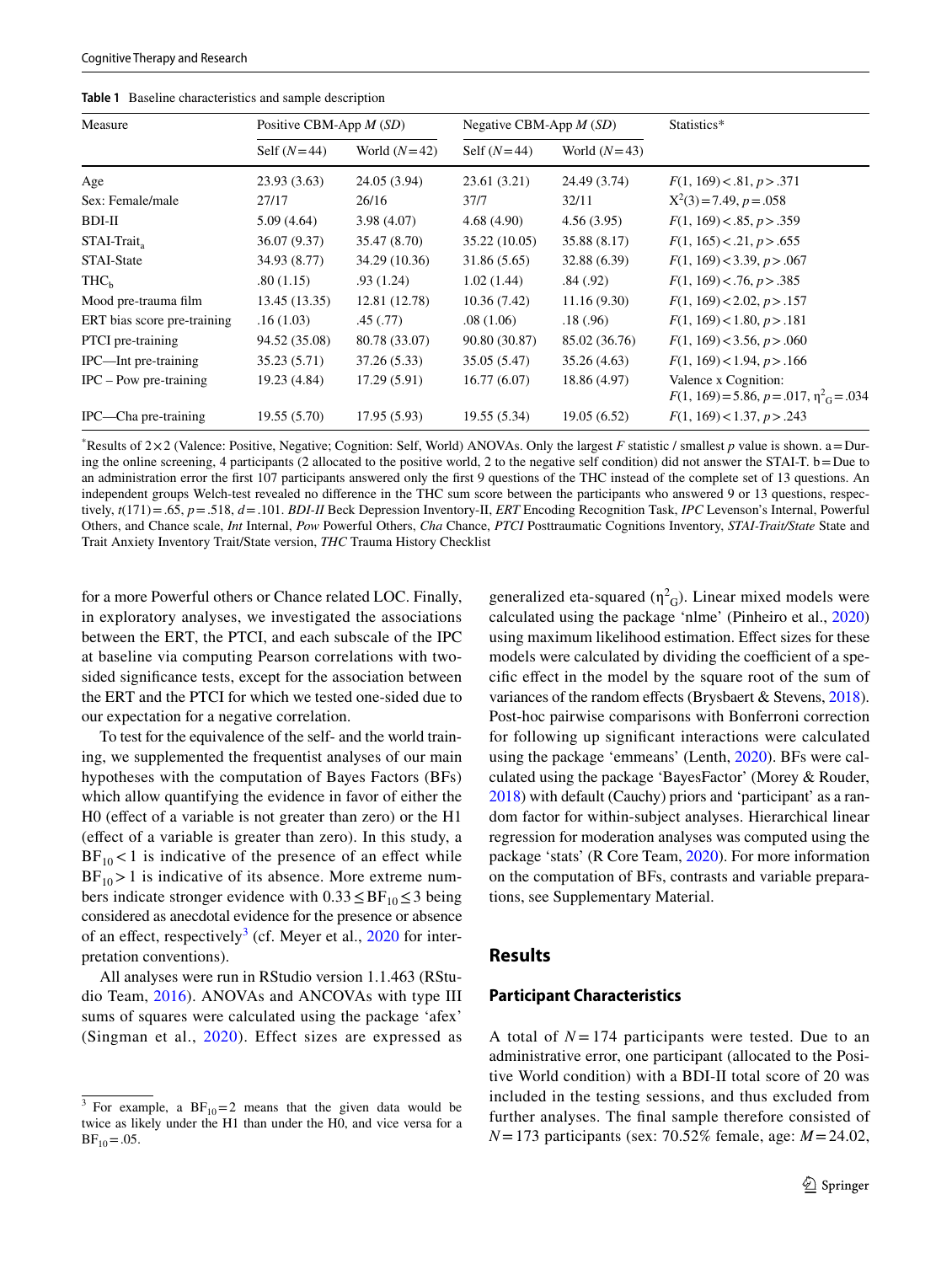<span id="page-7-0"></span>**Table 2** Model based descriptive statistics of Manipulation check and outcome data

| Measure                                                      | Positive CBM-App EMM (SE) |                | Negative CBM-App <i>EMM</i> (SE) |                |  |  |
|--------------------------------------------------------------|---------------------------|----------------|----------------------------------|----------------|--|--|
|                                                              | Self $(N=44)$             | World $(N=42)$ | Self $(N=44)$                    | World $(N=43)$ |  |  |
| Mood post-trauma film                                        | 37.66 (2.50)              | 31.10 (2.56)   | 41.93 (2.50)                     | 34.60 (2.53)   |  |  |
| Attention to movie                                           | 9.41(.12)                 | 9.36(.12)      | 9.61(.12)                        | 9.37(0.12)     |  |  |
| ERT bias score post-training                                 | 1.33(0.14)                | 1.25(.14)      | $-0.26$ (.14)                    | $-0.57(0.14)$  |  |  |
| PTCI Self and World subscale<br>combined mean, post-training | 2.95(.12)                 | 2.93(0.12)     | 3.33(0.12)                       | 3.34(0.12)     |  |  |
| PTCI Self and World subscale<br>combined mean, follow-up     | 2.49(0.13)                | 2.58(.13)      | 2.78(.12)                        | 2.78(0.13)     |  |  |
| <b>IES-R</b> total score                                     | 34.69 (1.18)              | 31.12 (1.21)   | 31.37(1.18)                      | 34.03 (1.21)   |  |  |
| Intrusion frequency                                          | 4.07(.62)                 | 3.24(.64)      | 3.20(.62)                        | 3.77(0.63)     |  |  |
| Intrusion distress,                                          | 38.11 (3.75)              | 34.49 (3.91)   | 33.40 (3.91)                     | 38.11 (3.80)   |  |  |
| Number of excluded intrusions                                | 6                         | 11             | 13                               | 3              |  |  |

Estimated marginal means and standard errors of the respective models are presented. a=Only participants who reported at least one intrusion  $(N=141)$  were included in the intrusion distress analyses. One participant allocated to the negative world condition did not return for the second day and is therefore excluded from analyses concerning the second day. For analyses in which the interaction with the covariate was included, values represent the estimated marginal mean and standard error at the mean level of the covariate. *ERT* Encoding Recognition Task, *PTCI* Posttraumatic Cognitions Inventory, *IES-R* Impact of Event Scale – Revised

 $SD = 3.62$ , range = 18–34 years). There were no baseline diferences between the four groups except for the Powerful others subscale of the IPC for which post-hoc pairwise comparisons revealed no significant group differences (*ts*(169)<2.20, *ps*>0.221) (see Table [1\)](#page-6-1). One participant (allocated to the Negative World condition) did not return for the second day. As such, this participant was only included in analyses regarding the frst day. Three participants (two allocated to the Positive World condition, one to the Positive Self condition) completed the follow-up questionnaires at home and returned them via e-mail together with the diary, as they could not attend the second session in the laboratory due to illness or holidays. These participants were included in all analyses.

## **Manipulation Checks**

### **Mood Change Pre‑post Trauma Film Clips**

We found the expected significant main effect of Time,  $t(169) = 16.79$ ,  $p < 0.001$ ,  $d = 1.49$ ,  $BF_{10} = 1.36 \times 10^{37}$ , indicating a general signifcant increase in negative mood from pre- to post trauma flms across all four conditions (Pre: *M*=11.94, *SD =* 10.95; Post: *M*=36.39, *SD* = 20.92). Unexpectedly, there was a significant Time x Valence interaction,  $t(169) = 2.16$ ,  $p = 0.032$ ,  $d = 0.19$ ,  $BF_{10} = 1.23$ , indicating that mood changed diferently over time for the positive versus negative conditions. Post-hoc pairwise comparisons showed that negative mood signifcantly increased in both the positive and negative conditions (Positive: *t*(85)=10.32, *p*<0.001, *d*=1.14; Negative: *t*(86)=13.44,

 $p < 0.001$ ,  $d = 1.48$ ), however, there was no significant difference between the positive and the negative conditions in mood after the trauma films,  $t(171) = 1.54$ ,  $p = 0.125$ ,  $d=0.19$ . Further, there was a significant Time x Cognition interaction,  $t(169) = 2.42$ ,  $p = 0.017$ ,  $d = 0.21$ ,  $BF_{10} = 2.19$ . Post-hoc pairwise comparisons showed that negative mood increased in both the self and the world conditions (Self: *t*(87) = 13.70, *p* < 0.001, *d* = 1.50; World: *t*(84) = 10.08,  $p < 0.001$ ,  $d = 1.12$ ). Comparing negative mood after the trauma flms, results showed that participants in the self condition had more negative mood post-flm than participants in the world condition,  $t(171) = 2.75$ ,  $p = 0.007$ ,  $d = 0.33$ .

In summary, the negative mood of participants increased irrespective of the condition, yet negative mood post-trauma flms was higher in the self compared to the world conditions. For descriptive statistics of manipulation check and outcome data, see Table [2.](#page-7-0) For further descriptive statistics such as interactions with the covariates, see Table S1 of the Supplementary Material.

#### **Attentiveness to the Trauma Films**

The groups all showed high levels of attentiveness to the trauma flms and did not difer in this aspect as indicated by non-signifcant main efects and a non-signifcant interaction  $(Fs(1169) < 1.45, ps > 0.230, BF_{10}s < 0.33).$ 

### **ERT**

As expected, we found a significant main effect of Valence,  $F(1, 163) = 154.14$ ,  $p < 0.001$ ,  $\eta_{G}^{2} = 0.424$ ,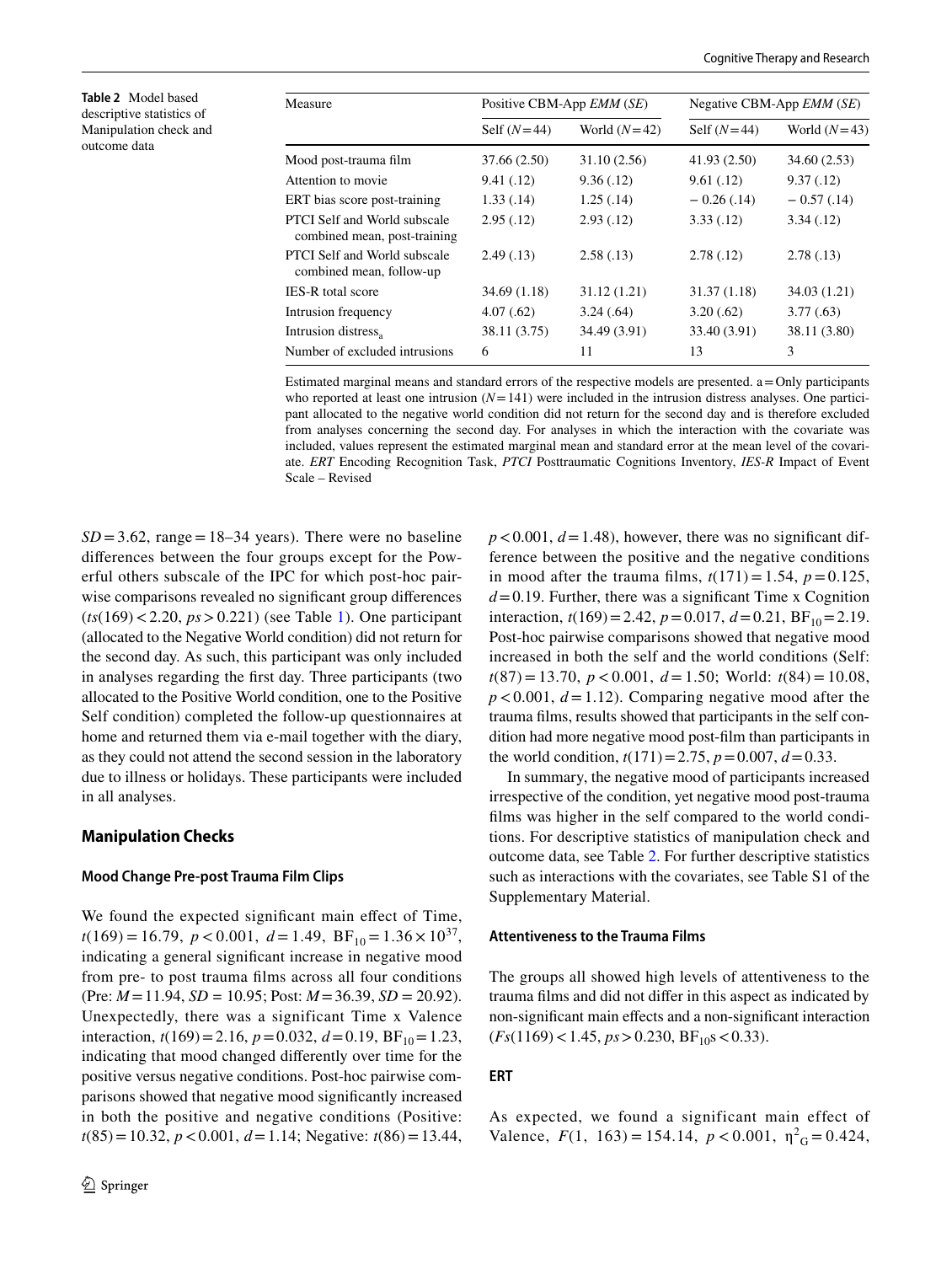$BF_{10} = 1.16 \times 10^{21}$ , indicating a more positive bias score after the CBM-App training in the positive compared to the negative conditions (Positive: *EMM* = 1.29, *SE* = 0.10; Negative:  $EMM = -0.41$ ,  $SE = 0.10$ . This effect was independent of the trained cognition as indicated by a non-signifcant main effect of Cognition,  $F(1, 163) = 1.84$ ,  $p = 0.177$ ,  $\eta_{\text{G}}^2 = 0.009$ ,  $BF_{10}=0.34$ , as well as a non-significant Valence x Cognition interaction,  $F(1, 163) = 0.69$ ,  $p = 0.408$ ,  $\eta^2$ <sub>G</sub> = 0.003,  $BF_{10}$  = 0.24. For analyses of foil sentences, see Supplementary Material.

## **Outcome variables**

### **PTCI**

At post-training, we found the expected signifcant main effect of Valence,  $t(168) = 3.35$ ,  $p = 0.001$ ,  $d = 0.21$ ,  $BF_{10} = 2.76$ , indicating lower PTCI scores at post-training in the positive compared to the negative conditions (Positive: *EMM*=2.94, *SE*=0.08; Negative: *EMM*=3.33, *SE*=0.08). This effect was independent of Cognition as indicated by a non-significant main effect of Cognition,  $t(168)=0.06$ ,  $p = 0.955$ ,  $d < 0.01$ ,  $BF_{10} = 0.13$ , and a non-significant Valence x Cognition two-way interaction,  $t(168)=0.10$ ,  $p=0.920, d=0.01, BF_{10}=0.19$ . Unexpectedly, however, the Valence x Cognition x Subscale interaction was non-signifcant  $t(168)=0.14$ ,  $p=0.887$ ,  $d=0.01$ ,  $BF_{10}=0.22$ , indicating that the efect of the training Valence on the respective PTCI subscale did not difer between the self and the world training.

At follow-up, we found inconclusive evidence for a main effect of Valence  $t(167) = 1.98$ ,  $p = 0.049$ ,  $d = 0.13$ ,  $BF_{10}$  = 0.46, and this was independent of the trained cognition as indicated by a non-signifcant main efect of Cognition,  $t(167) = 0.36$ ,  $p = 0.722$ ,  $d = 0.02$ ,  $BF_{10} = 0.14$ , and a non-signifcant Valence x Cognition two-way interaction,  $t(167) = 0.35$ ,  $p = 0.730$ ,  $d = 0.02$ ,  $BF_{10} = 0.18$ . Further, as in the post-training analyses, the expected Valence x Cognition x Subscale interaction was non-significant,  $t(168)=0.59$ ,  $p=0.595, d=0.02, BF_{10}=0.26.$ 

In summary, at post-training we found lower PTCI scores on both the self- and the world subscale in the positive compared to the negative condition. Unexpectedly, however, there was no diferential efect of the self or the world training on the corresponding subscales. At follow-up, efects followed the same pattern as at post-training.

#### **IES‑R**

For the IES-R, we did not fnd the expected main efect of Valence  $F(1, 168) = 0.03$ ,  $p = 0.864$ ,  $\eta^2$ <sub>G</sub> = 0.000,  $BF_{10} = 0.17$ , indicating no overall difference in analog trauma symptoms between the positive and negative

conditions. Further, there was no signifcant main efect of Cognition  $F(1, 168) = 0.15$ ,  $p = 0.704$ ,  $\eta_{G}^{2} = 0.001$ ,  $BF_{10}=0.16$ , showing that the self- and the world conditions did not difer. Unexpectedly, there was a signifcant Valence x Cognition interaction  $F(1, 168) = 6.85$ ,  $p = 0.010$ ,  $\eta_{\text{G}}^2$  = 0.039, BF<sub>10</sub> = 4.55. Post-hoc pairwise comparisons, however, revealed no diferences between the four groups  $(ts(168) < 2.13, ps > 0.212, BF<sub>10</sub>s < 1.17)$  with weak anecdotal evidence for a higher IES-R score in the positive self condition compared to the positive world condition,  $BF_{10}=1.06$ , as well as compared to the negative self condition,  $BF_{10} = 1.16$ . In summary, we did not find the expected lower overall IES-R scores in the positive compared to the negative conditions.

#### **Intrusion Diary**

In total,  $81.98\%$  ( $n = 141$ ) of the participants reported at least one intrusive memory of the trauma flms in the diary.[4](#page-8-0) There was no diference between the four conditions in whether participants had intrusive memories or not,  $\chi^2$  $(3)=0.87, p=0.834$ . Contrary to our expectation, the main efect of Valence on intrusion frequency was not signifcant  $F(1, 169) = 0.07, p = 0.790, \eta^2 G < 0.001, BF_{10} = 0.17$  indicating no diference between the positive and negative conditions in the number of intrusions. Further, the main efect of Cognition as well as the Valence x Cognition two-way interaction were non-significant (*Fs* < 1.25, *ps* > 0.267,  $\eta_{\text{G}}^2$  < 0.008, BF<sub>10</sub> < 0.40). We found a similar pattern for intrusion distress, in that neither the main efect of Valence or Cognition, nor their two-way interaction were signifcant  $(Fs(1, 137) < 1.19, ps > 0.279, \eta^2$ <sub>G</sub>s < 0.100, BF<sub>10</sub>s < 0.43). In summary, we did not fnd the expected lower intrusion frequency and associated distress in the positive compared to the negative condition.

#### **LOC Moderation**

Contrary to our expectations we did not find any significant interactions between the LOC subscales and Valence, indicating that LOC was no moderator of the effect of Valence on the intrusion frequency. However, the powerful others LOC predicted the number of intrusions with a higher powerful others LOC being associated with a

<span id="page-8-0"></span> $4$  In total  $n=651$  intrusions were reported. Of those, thirty-three (5.07%) were excluded as they were either reported as being actively remembered (e.g. when thinking of the study), not being associated with the trauma flms, or participants did not describe them in the diary and did not give a description during the second laboratory session. The number of excluded intrusions did not difer between the conditions  $(Fs(1, 167) < 1.68, ps > .197, BF_{10}s < .47)$ . For more information, see Table [2](#page-7-0).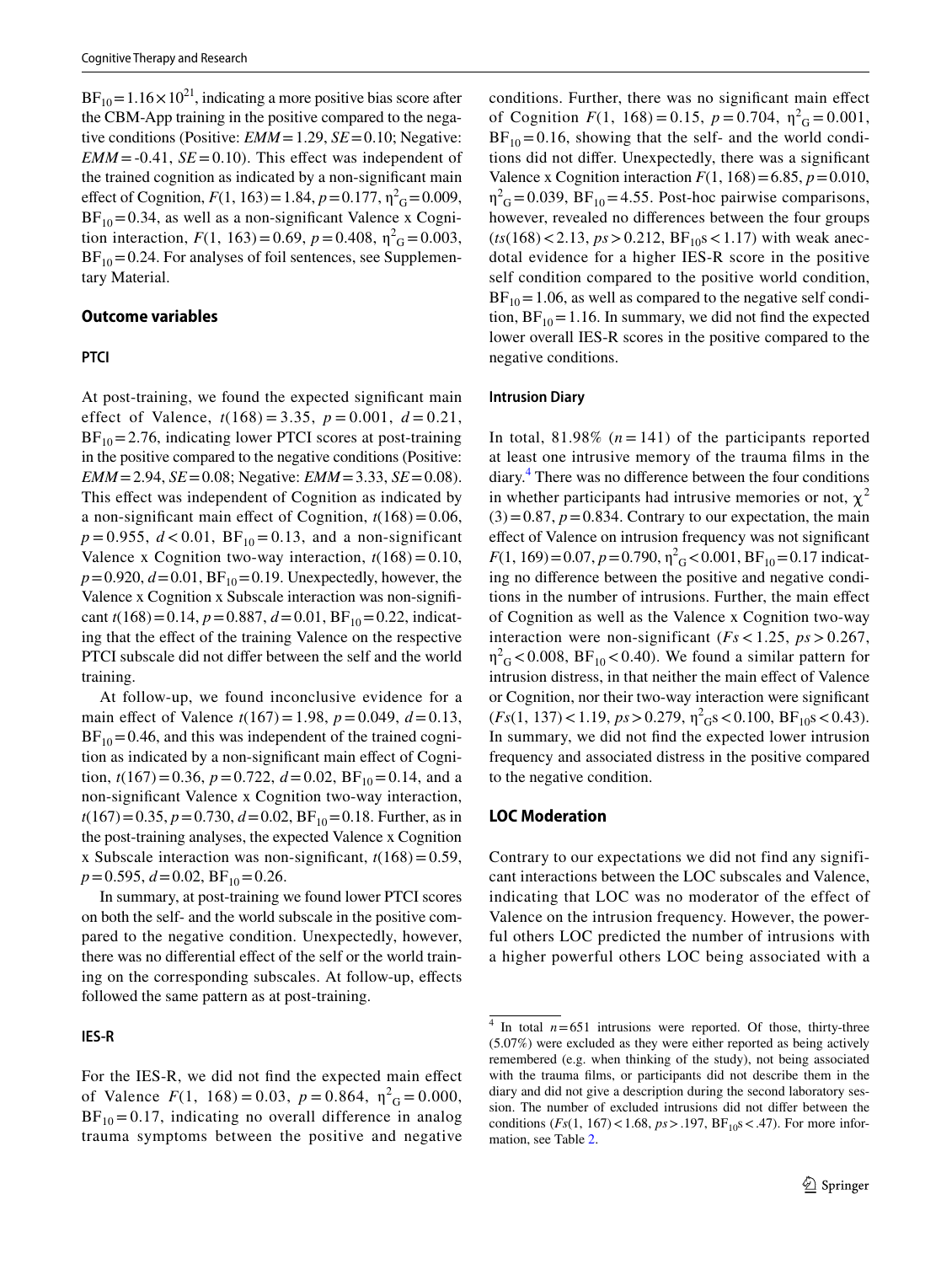<span id="page-9-0"></span>**Table 3** Moderation of the effect of Valence on diary intrusion frequency and distress through LOC

|                                         | Intrusion Frequency $(N=172)$ |                  |        |     |                  | Intrusion Distress $(N=141)$ |              |                  |         |      |                  |           |
|-----------------------------------------|-------------------------------|------------------|--------|-----|------------------|------------------------------|--------------|------------------|---------|------|------------------|-----------|
| Predictors                              | $\mathbb{R}^2$                | $\boldsymbol{F}$ | B      | SE  | $\boldsymbol{t}$ | $BF_{10}$                    | $R^2$        | $\boldsymbol{F}$ | B       | SE   | $\mathfrak{t}$   | $BF_{10}$ |
| Step 1                                  | .01                           | .45              |        |     |                  | .01                          | .01          | .41              |         |      |                  | .01       |
| Valence $(1 = positive, -1 = negative)$ |                               |                  | .08    | .31 | .27              |                              |              |                  | .27     | 1.92 | .14              |           |
| Cognition $(1 = self, -1 = world)$      |                               |                  | .07    | .31 | .21              |                              |              |                  | $-.27$  | 1.92 | .14              |           |
| Valence x Cognition                     |                               |                  | .35    | .31 | 1.11             |                              |              |                  | 2.08    | 1.92 | 1.08             |           |
| Internal                                | $\Delta R^2$                  | $F$ -change      | B      | SE  | $\boldsymbol{t}$ | $BF_{10}$                    | $\Delta R^2$ | $F$ -change      | B       | SE   | $\boldsymbol{t}$ | $BF_{10}$ |
| Step 2                                  | .02                           | 3.37             |        |     |                  | .82                          | $<.01$       | .58              |         |      |                  | .24       |
| IPC-Int                                 |                               |                  | $-.58$ | .32 | 1.84             |                              |              |                  | 1.50    | 1.97 | .76              |           |
| Step 3                                  | .02                           | 3.35             |        |     |                  | 1.26                         | < .01        | < 0.01           |         |      |                  | .25       |
| <b>IPC</b> Int x Valence                |                               |                  | $-.58$ | .32 | 1.83             |                              |              |                  | $-.01$  | 1.98 | < 0.01           |           |
| Powerful others                         |                               |                  |        |     |                  |                              |              |                  |         |      |                  |           |
| Step 2                                  | $.04**$                       | $7.45**$         |        |     |                  | 5.87                         | .01          | 1.37             |         |      |                  | .35       |
| IPC-Pow                                 |                               |                  | .86    | .31 | $2.73**$         |                              |              |                  | 2.30    | 1.97 | 1.17             |           |
| Step 3                                  | .02                           | 2.99             |        |     |                  | .96                          | .01          | 1.18             |         |      |                  | .44       |
| <b>IPC-Pow x Valence</b>                |                               |                  | .54    | .31 | 1.73             |                              |              |                  | $-2.14$ | 1.97 | 1.09             |           |
| Chance                                  |                               |                  |        |     |                  |                              |              |                  |         |      |                  |           |
| Step 2                                  | .02                           | 3.24             |        |     |                  | .82                          | .02          | 3.00             |         |      |                  | .79       |
| IPC-Cha                                 |                               |                  | .57    | .31 | 1.80             |                              |              |                  | 3.38    | 1.95 | 1.73             |           |
| Step 3                                  | < .01                         | $-.01$           |        |     |                  | .22                          | < .01        | .17              |         |      |                  | .27       |
| IPC-Cha x Valence                       |                               |                  | < .01  | .32 | < .01            |                              |              |                  | .81     | 1.96 | .41              |           |

\* *p*<.05, \*\**p*<.01. Scores on each IPC subscale were z-standardized before the analysis. Only participants who reported at least one intrusion were included in the intrusion distress analyses. *IPC* Levenson's Internal, Powerful Others, and Chance Scale, *Int* Internal, *Pow* Powerful Others, *Cha* Chance

higher number of intrusions in the diary. For intrusion distress, in contrast to our expectations, we did not find any significant interactions between the LOC subscales and Valence, demonstrating that the LOC was not a moderator of the effect of Valence on intrusion distress (for details and statistics of moderation analyses, see Table [3](#page-9-0)).

## **Exploratory Correlational Analyses**

To further examine our pattern of results, we investigated the baseline associations between the ERT, the PTCI, and the LOC. We found the ERT bias score to be negatively correlated with the PTCI total score, demonstrating that a more positive appraisal style on the ERT was associated with less dysfunctional appraisals on the PTCI. Further, the PTCI was negatively correlated with the Internal LOC and positively correlated with the Powerful others and Chance related LOC, indicating that more dysfunctional appraisals on the PTCI were associated with a less internal and more external LOC. However, we did not find a significant association between the ERT bias score and the subscales of the IPC, indicating no association between appraisals as measured via the ERT and the LOC (for correlation indices, see Table [4\)](#page-9-1). For additional analyses and results, see the Supplementary Material.

## **Discussion**

The present study had three aims: (i) conceptually replicating fndings of previous CBM-App studies that CBM-App induces a training congruent appraisal style in analog

<span id="page-9-1"></span>**Table 4** Baseline correlations between dysfunctional appraisals and LOC

| Measure             |                  |             |                      |  |
|---------------------|------------------|-------------|----------------------|--|
| 1. ERT bias score   |                  |             |                      |  |
| 2. PTCI total score | $-.24***$        |             |                      |  |
| $3.$ IPC $-$ Int    | .13 <sub>b</sub> | $-.24**h$   |                      |  |
| 4. IPC $-$ Pow      | $-.05b$          | $.23**$     | $-.18*$              |  |
| 5. IPC $-$ Cha      | $-.07b$          | $.25**_{h}$ | $-.25***$ , $.40***$ |  |

 $N=173$ . Pearson correlations are presented.  $* < .05$ ,  $**p* < .01$ , \*\*\*p<.001. a=one-sided, b=two-sided. *ERT* Encoding Recognition Task, *PTCI* Posttraumatic Cognitions Inventory, *IPC* Levenson's Internal, Powerful Others, and Chance Scale, *Int* Internal, *Pow* Powerful Others, *Cha* Chance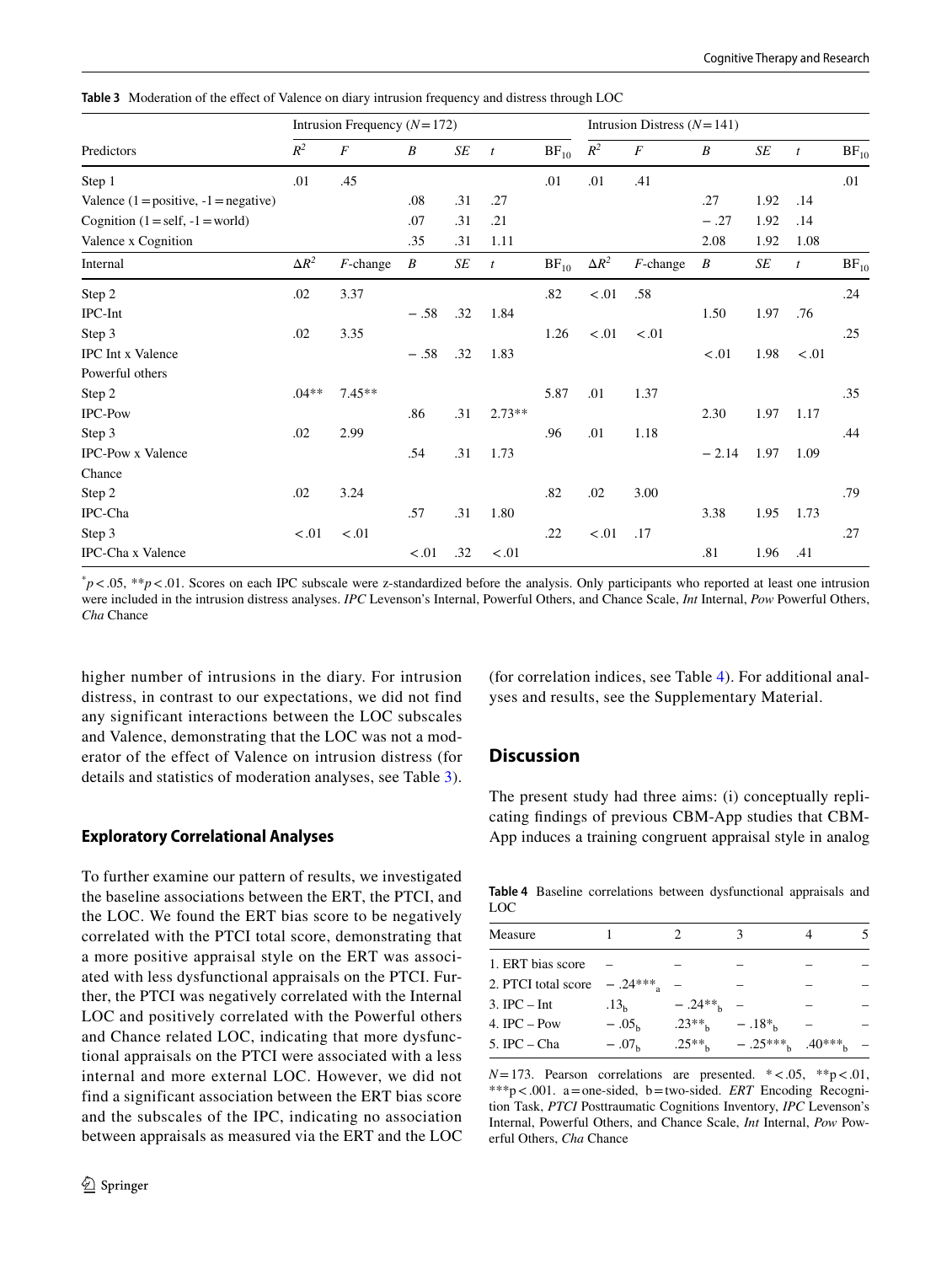trauma and leads to corresponding efects on trauma-related symptoms, (ii) examining the effects of a CBM-App training targeting cognitions related to the world, and (iii) testing the moderating role of LOC regarding the training's efect on intrusions and intrusion distress. The CBM-App training successfully induced a valence-congruent appraisal style, i.e. positive training led to a more functional appraisal style than negative training on the ERT. Importantly, this efect was independent of the type of trained cognition (i.e. self vs. world). The training's efect generalized to posttraumatic cognitions assessed with the PTCI directly after the training. That is, PTCI scores in the positive training condition were lower than in the negative training condition at post-training, again for both types of cognitions. However, this efect was not maintained until follow-up, in that the evidence for a diference between the positive and the negative conditions was inconclusive at this timepoint. Nevertheless, we found these efects to be independent of the type of trained cognition. Further, contrary to our expectations we did not fnd that the self- and the world training had diferent efects on the respective PTCI subscales. We did not fnd any group diferences on the IES-R, or in the diary regarding intrusion frequency or distress. Finally, and the LOC did not serve as a moderator on the training's efects on neither intrusion frequency nor distress.

Regarding our frst aim, we were successful in conceptually replicating previous findings of the effect of CBM-App on appraisals (Woud et al., [2012](#page-14-0), [2013](#page-14-1), [2018b](#page-13-8), [c](#page-14-2)) in that the positive compared to a negative CBM-App training induced the corresponding appraisal style on the ERT. This efect also generalized to the PTCI directly after the training, which further supports the training's validity. However, in line with Woud et al.,  $(2018c)$  $(2018c)$  $(2018c)$ , we found this effect to be not maintained until follow-up as shown by inconclusive evidence on group diferences at this time-point.

When broadening the scope of our interpretations, we did not replicate earlier fndings (Woud et al., [2012,](#page-14-0) [2013,](#page-14-1) [2018c](#page-14-2)) on the efect of CBM-App training on analog trauma symptoms such as diary-intrusion frequency and distress or the IES-R, as we did not fnd any CBM-App efects on these outcome measures. There are a number of potential reasons why the present study did not find a training effect on analog trauma symptoms, and in particular intrusive memories. Importantly, our fndings partly match earlier results on transfer efects of CBM-App in analog trauma. While one study found fewer intrusions on an intrusion diary in a positive compared to a negative CBM-App training when the training was presented after the trauma flms (Woud et al., [2012\)](#page-14-0), this efect did not replicate in further studies, both in the context of the trauma flm paradigm and an autobiographical distressing event (Woud et al., [2013](#page-14-1), [2018a](#page-13-28), [b,](#page-13-8) [c](#page-14-2)). Taking our findings into account, this offers evidence for the conclusion that positive vs. negative CBM-App applied in analog trauma does not reliably afect intrusion frequency. Moving on to further outcomes, our results also do not replicate earlier studies that found less intrusion distress after positive compared to negative CBM-App (Woud et al., [2013,](#page-14-1) [2018c](#page-14-2)) as well as lower analog symptoms assessed via a symptom questionnaire (Woud et al., [2018c\)](#page-14-2). Here, our fndings contribute to equivocal evidence on whether CBM-App in the context of analog trauma generalizes to intrusion distress or a symptom questionnaire. Some variability in results between studies may result lack of reliable efectiveness of the CBM-App in analog settings or from diferences in samples and details of the administration leading to variation in how effectively the film or negative life event could function as an analog of a traumatic event. Generally, these fndings raise questions about the circumstances under which efects of CBM-App may transfer to intrusive memories. One reason for our fndings and the earlier equivocal evidence on the transfer of CBM-App could be that applying CBM-App training in a single session is not always sufficient to robustly afect intrusive memories and analog PTSD symptoms in general. This explanation is also put forward by Vermeulen et al.,  $(2019)$  $(2019)$  (for a discussion on dose response effects of CBM-App training, see Hallion & Ruscio, [2011](#page-12-18); Jones & Sharpe, [2017\)](#page-13-30). Given that we only found equivocal evidence for an efect of the CBM-App training on appraisals at follow-up, it seems plausible that the change in appraisal style induced was transient and insufficient to have an impact on analog symptoms. As such, future research may want to focus on testing whether the training's efect depends on the training's dose, optimally in combination with the stability of the induced training efect. Inconsistent (far) transfer efects are a more general and known problem in CBM research (cf. Hertel & Mathews, [2011;](#page-12-19) MacLeod et al., [2009](#page-13-31)) and identifying the mechanisms that may boost and hinder transfer will be an important issue for future research. Here, novel methods of investigating intrusions, for example via Ecological Momentary Assessment (EMA) (e.g. Rattel et al., [2018\)](#page-13-32) could provide more sensitivity to detect potential training efects and their temporal stability.

Regarding our second aim, we found that the CBM-App training targeting cognitions related to the world was similarly effective to the CBM-App training targeting cognitions related to the self in inducing a valence-congruent appraisal style on the ERT. Further, both trainings generalized similarly to the PTCI in such that the positive conditions had lower PTCI scores at post-training compared to the negative conditions. Unexpectedly, no clear training efect was found at follow-up for the positive and negative conditions, irrespective of the targeted cognition. Further, in contrast to our expectations, we did not fnd training-specifc efects on the PTCI subscales, thus there were no specifc efects of the CBM-App training on the respective PTCI subscale from which the training's stimuli were derived. While this is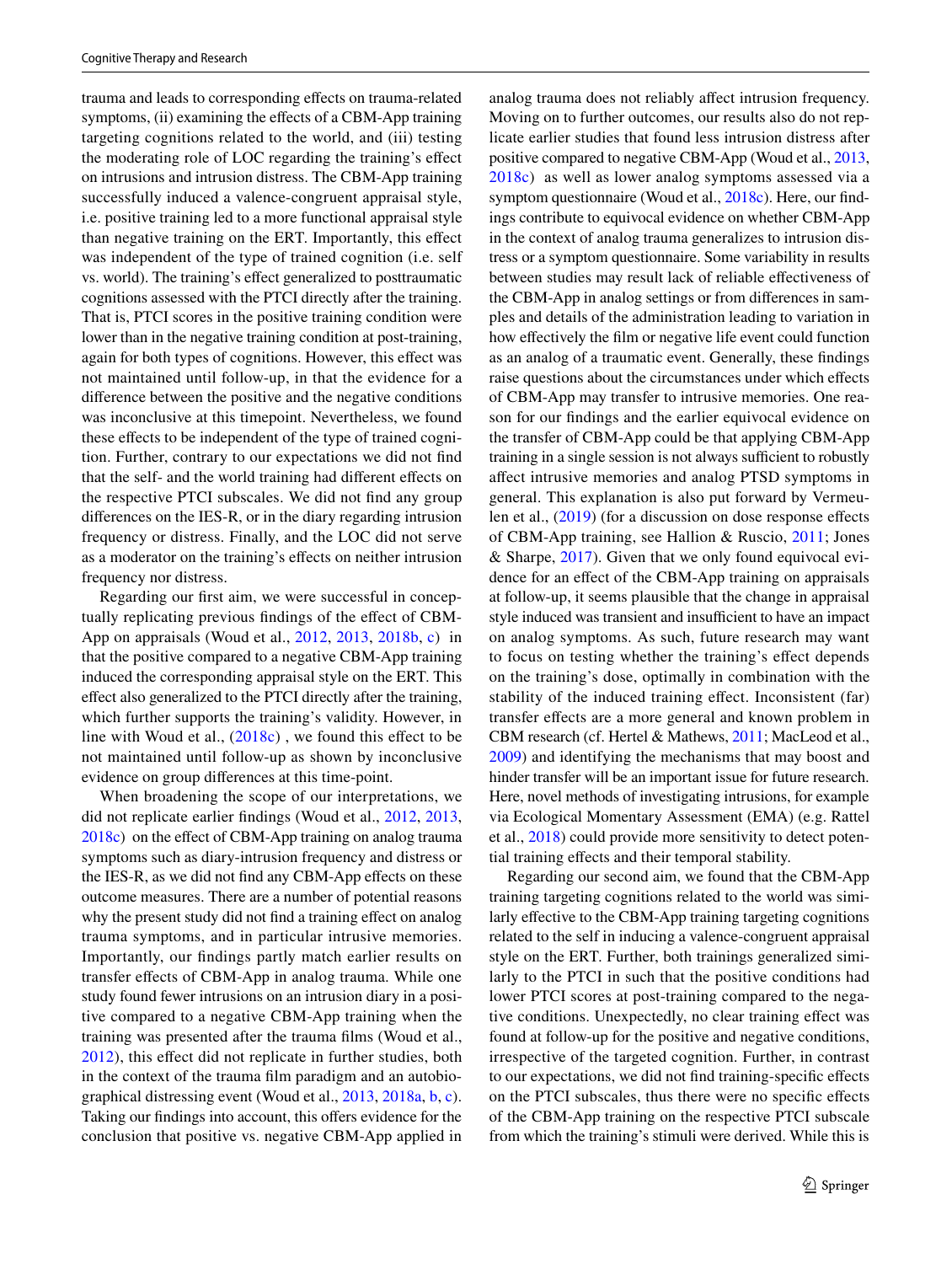in line with the above-mentioned fndings that both trainings generalized equally to the PTCI, it questions whether the self- and the world-training actually induced their respective appraisal style, or whether a general positive/negative appraisal style was induced irrespective of the appraisals' content.

Our third aim was to investigate a moderating factor potentially associated with the training's transfer to analog trauma symptoms. Specifcally, we tested the moderating role of baseline LOC in the training's efect on intrusive memories. Contrary to our expectations, we did not fnd the LOC to be a moderator in this context, neither for intrusion frequency nor distress. The most parsimonious explanation is that the LOC is just not a moderating factor in the current paradigm. Whereas LOC has indeed been shown to be associated with PTSD symptoms (Karstoft et al., [2015](#page-13-13); Zhang et al., [2014\)](#page-14-4), Chung and Reed, ([2017\)](#page-12-20) found no association between LOC and dysfunctional appraisals following the experience of stillbirth. These fndings are partly mirrored by our results: We found that the baseline powerful others LOC to predict more intrusions in the diary, yet we found no association for the internal or chance related LOC delivering mixed evidence for the role of LOC in the occurrence of intrusive memories. Further, through our correlational results at baseline we found LOC to be associated with dysfunctional appraisals measured via the PTCI but not via the ERT, questioning whether dysfunctional appraisals and LOC can be interpreted as strongly conceptually linked. In this context, our fndings do not support the LOC as a crucial factor in the transfer of the effects of CBM-App to analog symptoms of PTSD after a trauma film, yet the partially exploratory nature of our analyses as well as the low reliability of our LOC measure warrants cautious interpretation. While LOC did not moderate the effect of CBM-App on intrusions in our study, given the analog nature of our study it will still be valuable to investigate LOC further in the context of actual trauma and PTSD, for example its role regarding the prevention and treatment of PTSD. Further, simply measuring LOC as in the current study would not allow causal conclusions to be drawn, and future studies focusing specifcally on the role of LOC could beneft from including an experimental manipulation of LOC in order to investigate the impact of more internal or external LOC.

Our fndings need to be interpreted in the context of a number of limitations. First, participants receiving the world training only received an ERT including scenarios related to the world and vice versa for the self training. This leaves it unclear whether the diferent training types actually were unsuccessful in inducing their contentspecifc appraisal style or whether this refects a lack of specifc generalization to the PTCI. Further, our conceptualization of intrusions in the diary as it was introduced to the participants included intrusive images as well as

thoughts, and a combination of both. While this is in line with prior studies applying CBM-App in an analog trauma context we cannot rule out that this broad conceptualization of intrusions led to an inclusion of other concepts that are not easy to distinguish for participants such as ruminative thoughts about the trauma films. Further, we found low reliability indices for the IPC with which LOC was assessed and the hyperarousal subscale of the IES-R, which in turn afects the reliability of our conclusions concerning the results using these measures. We further note that there were some statistically signifcant differences between the conditions in negative mood after watching the trauma flm. While this adds another caveat to the interpretation of our results, these diferences were small compared to the overall changes in mood observed, and it is difficult to see how they might have influenced our fndings, if at all. However, it would be preferable if experimental conditions were balanced on all pre-manipulation measures, and in future methods such as stratifying randomization based on mood change while watching the flm could be used to avoid such imbalances. Additionally, while the application of the trauma film paradigm in a healthy sample is commonly used as an experimental psychopathology model of trauma exposure (cf. James et al., [2016\)](#page-12-12), our study has limited generalizability to an actual trauma context. Further, although we used the same flm as previous studies (Woud et al., [2012,](#page-14-0) [2013](#page-14-1)), participants in our study recorded fewer intrusions (e.g. in the negative condition) compared to these previous studies. This might indicate that some diferences between the studies (e.g. sample, details of administration) may have led to the flm being a less efective analog trauma in our study and reduced our ability to fnd efects of the training. Also, our study did not include a neutral control condition. Our fndings therefore cannot deliver evidence on whether analog trauma-related symptoms were decreased or increased by the positive or negative training, respectively.

To conclude, our CBM-App training successfully induced a valence-congruent appraisal style following analog trauma, using both a CBM-App training targeting appraisals of the self, or a newly developed training targeting cognitions of the world, providing evidence for the validity of CBM-App as an experimental manipulation of trauma-relevant appraisals as measured via the ERT and the PTCI. However, given that we found no transfer to the IES-R or intrusions, our study highlights the importance of investigating factors that are associated with an (un-)successful transfer of CBM-App efects to such analog trauma-related symptoms in future research. While we investigated the LOC as such a potential moderating factor, our study suggests that its role in the transfer appears negligible.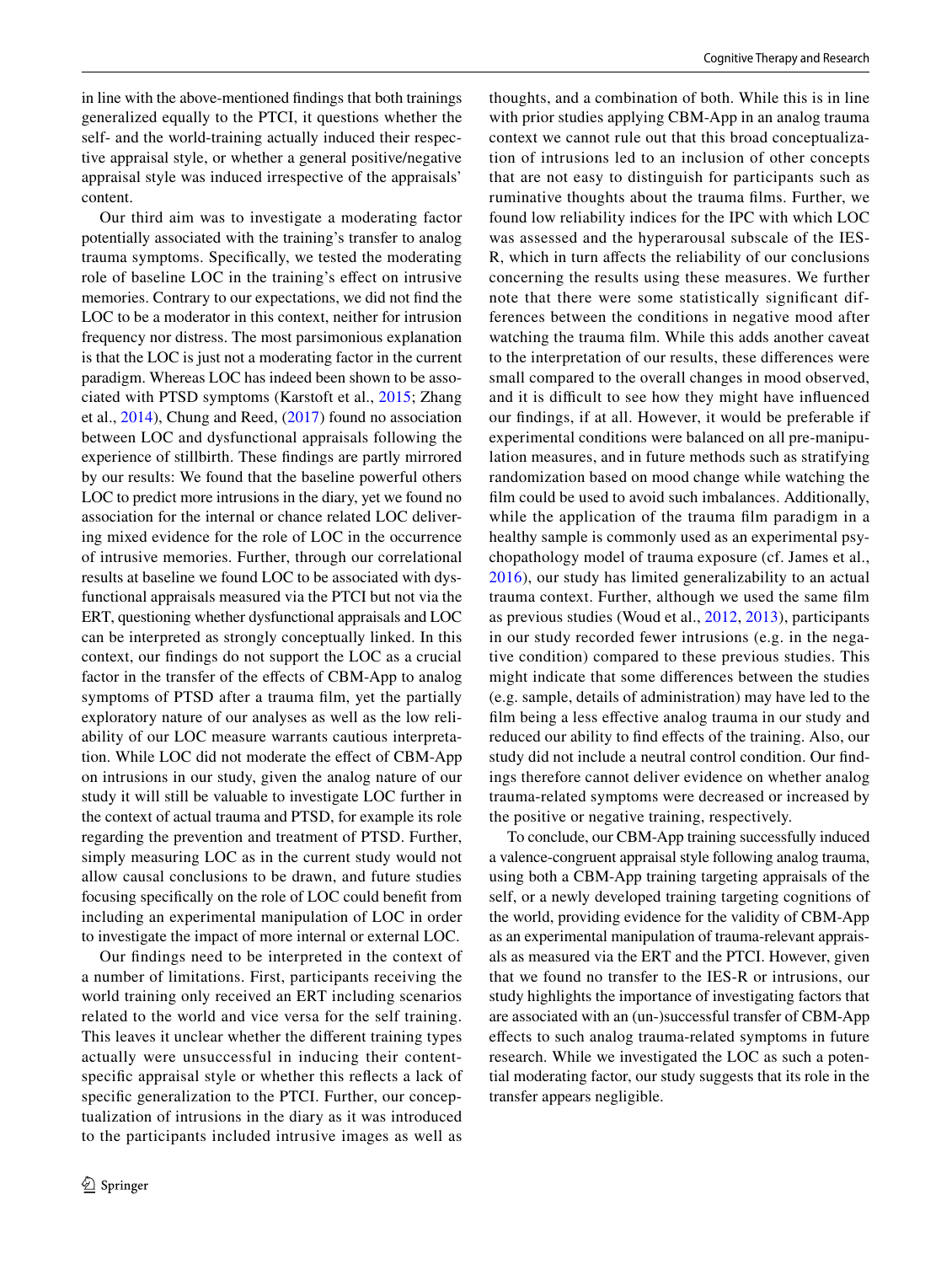**Supplementary Information** The online version contains supplementary material available at<https://doi.org/10.1007/s10608-021-10257-x>.

**Authors' contributions** Julie Krans, Simon E. Blackwell, Jan C. Cwik, Jürgen Margraf, and Marcella L. Woud contributed to the study design. Felix Würtz was involved in data collection. Felix Würtz, Julie Krans, Simon E. Blackwell, and Marcella L. Woud were involved in the data analysis and interpretation. Felix Würtz, Simon E. Blackwell, and Marcella L. Woud prepared the frst version of the manuscript. All authors contributed to the refnement of the manuscript and approved it.

**Funding** Open Access funding enabled and organized by Projekt DEAL. Felix Würtz is supported by a doctoral scholarship of the Studienstiftung des deutschen Volkes. Marcella L. Woud is funded by the Deutsche Forschungsgemeinschaft (DFG) via the Emmy Noether Programme (WO 2018/3–1) and the Daimler and Benz Foundation (32–12/4). The funding bodies had no role in the design of the study, the collection, analysis, and interpretation of the data, or the preparation of the manuscript.

**Data availability** The anonymized datasets generated and analyzed during the current study as well as used analysis scripts are available on the Open Science Framework (OSF) via the following link: [https://](https://osf.io/hn7bz) [osf.io/hn7bz](https://osf.io/hn7bz)

## **Declarations**

**Conflict of interest** The authors declare that they have no confict of interest.

**Ethical approval** The study was approved by the local ethics committee of the Psychology department at RUB (approval number: 338). All participants gave written informed consent prior to participation.

**Open Access** This article is licensed under a Creative Commons Attribution 4.0 International License, which permits use, sharing, adaptation, distribution and reproduction in any medium or format, as long as you give appropriate credit to the original author(s) and the source, provide a link to the Creative Commons licence, and indicate if changes were made. The images or other third party material in this article are included in the article's Creative Commons licence, unless indicated otherwise in a credit line to the material. If material is not included in the article's Creative Commons licence and your intended use is not permitted by statutory regulation or exceeds the permitted use, you will need to obtain permission directly from the copyright holder. To view a copy of this licence, visit <http://creativecommons.org/licenses/by/4.0/>.

## **References**

- <span id="page-12-13"></span>Beck, A. T., Steer, R. A., & Brown, G. K. (1996). Manual for the beck depression inventory-II. *San Antonio, TX: Psychological Corporation, 1*, 82.
- <span id="page-12-7"></span>Beierl, E. T., Böllinghaus, I., Clark, D. M., Glucksman, E., & Ehlers, A. (2019). Cognitive paths from trauma to posttraumatic stress disorder: A prospective study of Ehlers and Clark's model in survivors of assaults or road traffic collisions. *Psychological Medicine*. <https://doi.org/10.1017/S0033291719002253>
- <span id="page-12-0"></span>Brewin, C. R., Dalgleish, T., & Joseph, S. (1996). A dual representation theory of posttraumatic stress disorder. *Psychological Review, 103*(4), 670–686.<https://doi.org/10.1037/0033-295X.103.4.670>
- <span id="page-12-8"></span>Brown, L. A., Belli, G. M., Asnaani, A., & Foa, E. B. (2019). A review of the role of negative cognitions about oneself, others, and the world in the treatment of PTSD. *Cognitive Therapy and Research, 43*(1), 143–173.<https://doi.org/10.1007/s10608-018-9938-1>
- <span id="page-12-9"></span>Bryant, R. A., & Guthrie, R. M. (2005). Maladaptive appraisals as a risk factor for posttraumatic stress. *Psychological Science, 16*(10), 749–752.<https://doi.org/10.1111/j.1467-9280.2005.01608.x>
- <span id="page-12-10"></span>Bryant, R. A., & Guthrie, R. M. (2007). Maladaptive self-appraisals before trauma exposure predict posttraumatic stress disorder. *Journal of Consulting and Clinical Psychology, 75*(5), 812–815. <https://doi.org/10.1037/0022-006X.75.5.812>
- <span id="page-12-17"></span>Brysbaert, M., & Stevens, M. (2018). Power analysis and efect size in mixed efects models: A tutorial. *Journal of Cognition, 1*(1), 1–20. <https://doi.org/10.5334/joc.10>
- <span id="page-12-11"></span>Chung, M. C., Preveza, E., Papandreou, K., & Prevezas, N. (2006). The relationship between posttraumatic stress disorder following spinal cord injury and locus of control. *Journal of Afective Disorders, 93*(1–3), 229–232.<https://doi.org/10.1016/j.jad.2006.02.021>
- <span id="page-12-20"></span>Chung, M. C., & Reed, J. (2017). Posttraumatic stress disorder following stillbirth: Trauma characteristics, locus of control. *Posttraumatic Cognitions. Psychiatric Quarterly, 88*(2), 307–321. [https://](https://doi.org/10.1007/s11126-016-9446-y) [doi.org/10.1007/s11126-016-9446-y](https://doi.org/10.1007/s11126-016-9446-y)
- <span id="page-12-1"></span>Dalgleish, T. (2004). Cognitive approaches to posttraumatic stress disorder: The evolution of multirepresentational theorizing. *Psychological Bulletin, 130*(2), 228–260. [https://doi.org/10.1037/](https://doi.org/10.1037/0033-2909.130.2.228) [0033-2909.130.2.228](https://doi.org/10.1037/0033-2909.130.2.228)
- <span id="page-12-15"></span>Ehlers, A. (1999). *Posttraumatische belastungsstörung*. Hogrefe Göttingen.
- <span id="page-12-2"></span>Ehlers, A., & Clark, D. M. (2000). A cognitive model of posttraumatic stress disorder. *Behaviour Research and Therapy, 38*(4), 319–345. [https://doi.org/10.1016/S0005-7967\(99\)00123-0](https://doi.org/10.1016/S0005-7967(99)00123-0)
- <span id="page-12-6"></span>Ehring, T., Ehlers, A., & Glucksman, E. (2008). Do cognitive models help in predicting the severity of posttraumatic stress disorder, phobia, and depression after motor vehicle accidents? A prospective longitudinal study. *Journal of Consulting and Clinical Psychology, 76*(2), 219–230. [https://doi.org/10.1037/0022-006X.](https://doi.org/10.1037/0022-006X.76.2.219) [76.2.219](https://doi.org/10.1037/0022-006X.76.2.219)
- <span id="page-12-4"></span>Foa, E. B., Ehlers, A., Clark, D. M., Tolin, D. F., & Orsillo, S. M. (1999). The Posttraumatic Cognitions Inventory (PTCI): Development and validation. *Psychological Assessment, 11*(3), 303–314. <https://doi.org/10.1037/1040-3590.11.3.303>
- <span id="page-12-3"></span>Foa, E. B., Steketee, G., & Rothbaum, B. O. (1989). Behavioral/cognitive conceptualizations of post-traumatic stress disorder. *Behavior Therapy, 20*(2), 155–176. [https://doi.org/10.1016/S0005-7894\(89\)](https://doi.org/10.1016/S0005-7894(89)80067-X) [80067-X](https://doi.org/10.1016/S0005-7894(89)80067-X)
- <span id="page-12-5"></span>Gómez de La Cuesta, G., Schweizer, S., Diehle, J., Young, J., & Meiser-Stedman, R. (2019). The relationship between maladaptive appraisals and posttraumatic stress disorder: a meta-analysis. *European Journal of Psychotraumatology*. [https://doi.org/10.](https://doi.org/10.1080/20008198.2019.1620084) [1080/20008198.2019.1620084](https://doi.org/10.1080/20008198.2019.1620084)
- <span id="page-12-18"></span>Hallion, L. S., & Ruscio, A. M. (2011). A meta-analysis of the efect of cognitive bias modifcation on anxiety and depression. *Psychological Bulletin, 137*(6), 940–958.<https://doi.org/10.1037/a0024355>
- <span id="page-12-14"></span>Hautzinger, M., Keller, F., & Kühner, C. (2006). *Beck Depressions-Inventar (BDI-II)*. Harcourt Test Services.
- <span id="page-12-19"></span>Hertel, P. T., & Mathews, A. (2011). Cognitive bias modifcation: Past perspectives, current fndings, and future applications. *Perspectives on Psychological Science, 6*(6), 521–536. [https://doi.org/10.](https://doi.org/10.1177/1745691611421205) [1177/1745691611421205](https://doi.org/10.1177/1745691611421205)
- <span id="page-12-16"></span>Holmes, E. A., & Steel, C. (2004). Schizotypy: A vulnerability factor for traumatic intrusions. *Journal of Nervous and Mental Disease, 192*(1), 28–34. [https://doi.org/10.1097/01.nmd.0000105997.](https://doi.org/10.1097/01.nmd.0000105997.28152.4b) [28152.4b](https://doi.org/10.1097/01.nmd.0000105997.28152.4b)
- <span id="page-12-12"></span>James, E. L., Lau-Zhu, A., Clark, I. A., Visser, R. M., Hagenaars, M. A., & Holmes, E. A. (2016). The trauma flm paradigm as an experimental psychopathology model of psychological trauma: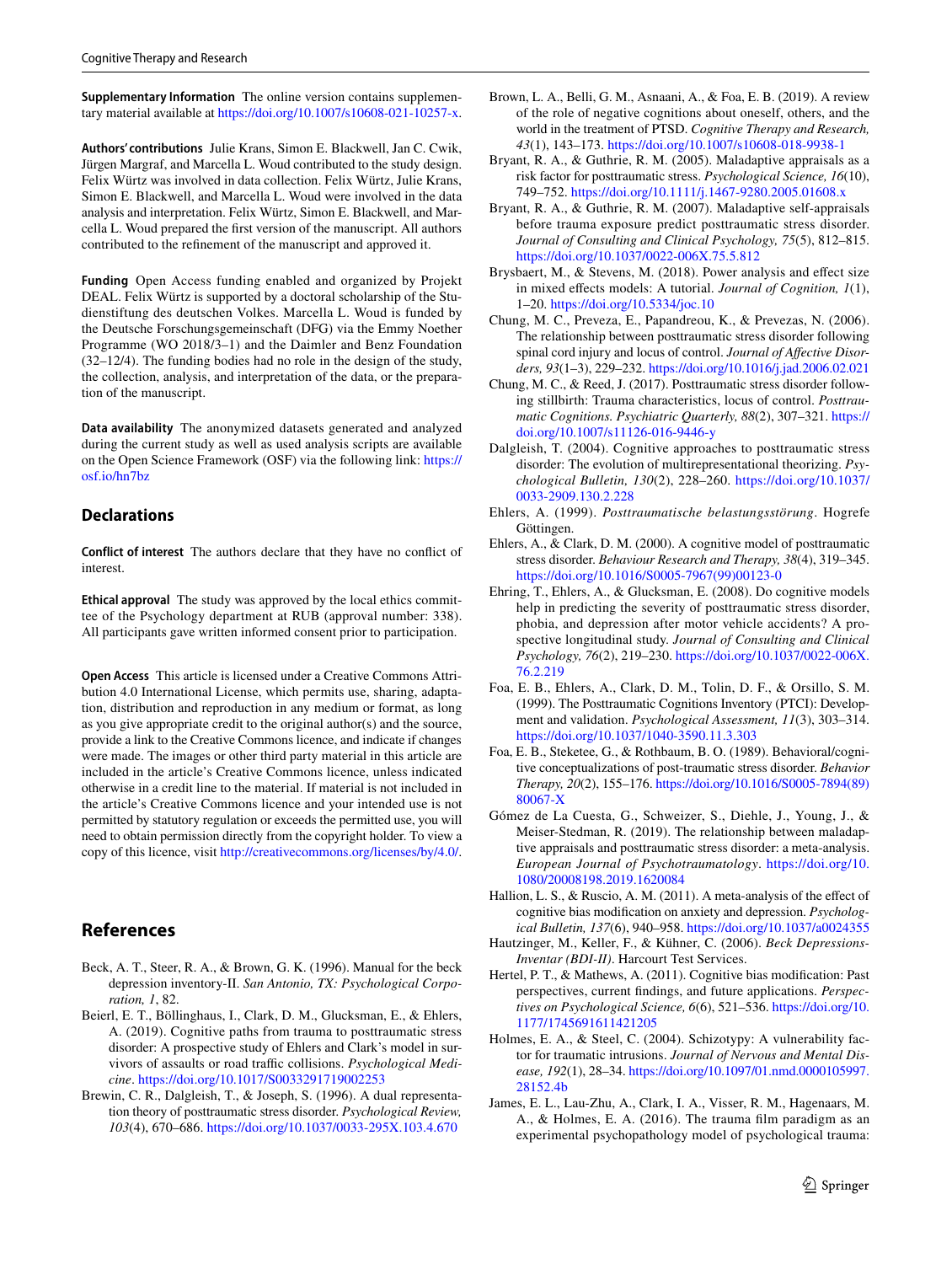Intrusive memories and beyond. *Clinical Psychology Review, 47*, 106–142.<https://doi.org/10.1016/j.cpr.2016.04.010>

- <span id="page-13-30"></span>Jones, E. B., & Sharpe, L. (2017). Cognitive bias modifcation: A review of meta-analyses. *Journal of Afective Disorders, 223*, 175–183.<https://doi.org/10.1016/j.jad.2017.07.034>
- <span id="page-13-13"></span>Karstoft, K. I., Armour, C., Elklit, A., & Solomon, Z. (2015). The role of locus of control and coping style in predicting longitudinal PTSD-trajectories after combat exposure. *Journal of Anxiety Disorders, 32*, 89–94. <https://doi.org/10.1016/j.janxdis.2015.03.007>
- <span id="page-13-1"></span>Kleim, B., Ehlers, A., & Glucksman, E. (2007). Early predictors of chronic post-traumatic stress disorder in assault survivors. *Psychological Medicine, 37*(10), 1457–1467. [https://doi.org/10.1017/](https://doi.org/10.1017/S0033291707001006) [S0033291707001006](https://doi.org/10.1017/S0033291707001006)
- <span id="page-13-2"></span>Kleim, B., Grey, N., Wild, J., Nussbeck, F. W., Stott, R., Hackmann, A., & Ehlers, A. (2013). Cognitive change predicts symptom reduction with cognitive therapy for posttraumatic stress disorder. *Journal of Consulting and Clinical Psychology, 81*(3), 383–393. <https://doi.org/10.1037/a0031290>
- <span id="page-13-5"></span>Koster, E. H. W., Fox, E., & MacLeod, C. (2009). Introduction to the special section on cognitive bias modifcation in emotional disorders. *Journal of Abnormal Psychology, 118*(1), 1–4. [https://doi.](https://doi.org/10.1037/a0014379) [org/10.1037/a0014379](https://doi.org/10.1037/a0014379)
- <span id="page-13-4"></span>Kraemer, H. C., Kazdin, A. E., Offord, D. R., Kessler, R. C., Jensen, P. S., & Kupfer, D. J. (1997). Coming to terms with the terms of risk. *Archives of General Psychiatry, 54*(4), 337. [https://doi.org/](https://doi.org/10.1001/archpsyc.1997.01830160065009) [10.1001/archpsyc.1997.01830160065009](https://doi.org/10.1001/archpsyc.1997.01830160065009)
- <span id="page-13-20"></span>Krampen, G. (1979). Diferenzierungen des Konstruktes der Kontrollüberzeugung Deutsche Bearbeitung und Anwendung der IPC-Skalen. *Zeitschrift Für Experimentelle Und Angewandte Psychologie, 26*(4), 573–595.
- <span id="page-13-9"></span>Lancaster, S. L., Rodriguez, B. F., & Weston, R. (2011). Path analytic examination of a cognitive model of PTSD. *Behaviour Research and Therapy, 49*(3), 194–201. [https://doi.org/10.1016/j.brat.2011.](https://doi.org/10.1016/j.brat.2011.01.002) [01.002](https://doi.org/10.1016/j.brat.2011.01.002)
- <span id="page-13-18"></span>Laux, L., Glanzmann, P., Schafner, P., & Spielberger, C. D. (1981). *Das State-Trait-Angstinventar (STAI) Theoretische Grundlagen und Handanweisung*. Weinheim: Beltz.
- <span id="page-13-25"></span>Lenth, R. (2020). emmeans: Estimated Marginal Means, aka Least-Squares Means. Retrieved from [https://cran.r-project.org/packa](https://cran.r-project.org/package=emmeans) [ge=emmeans](https://cran.r-project.org/package=emmeans).
- <span id="page-13-19"></span>Levenson, H. (1973). Multidimensional locus of control in psychiatric patients. *Journal of Consulting and Clinical Psychology, 41*(3), 397–404.
- <span id="page-13-31"></span>MacLeod, C., Koster, E. H. W., & Fox, E. (2009). Whither cognitive bias modifcation research? commentary on the special section articles. *Journal of Abnormal Psychology, 118*(1), 89–99. [https://](https://doi.org/10.1037/a0014878) [doi.org/10.1037/a0014878](https://doi.org/10.1037/a0014878)
- <span id="page-13-15"></span>Maercker, A., & Schützwohl, M. (1998). Erfassung von psychischen Belastungsfolgen : Die Impact of Event Skala- revidierte Version ( IES-R ). *Diagnostica, 44*(3), 130–141. [https://doi.org/10.1037/](https://doi.org/10.1037/t55092-000) [t55092-000](https://doi.org/10.1037/t55092-000)
- <span id="page-13-14"></span>Mathews, A., & Mackintosh, B. (2000). Induced emotional interpretation bias and anxiety. *Journal of Abnormal Psychology, 109*(4), 602–615.<https://doi.org/10.1037//002I-843X.109.4.602>
- <span id="page-13-0"></span>McNally, R. J., & Woud, M. L. (2019). Innovations in the study of appraisals and PTSD: A commentary. *Cognitive Therapy and Research, 43*(1), 295–302. [https://doi.org/10.1007/](https://doi.org/10.1007/s10608-018-09995-2) [s10608-018-09995-2](https://doi.org/10.1007/s10608-018-09995-2)
- <span id="page-13-21"></span>Meyer, T., Brewin, C. R., King, J. A., Nijmeijer, D., Woud, M. L., & Becker, E. S. (2020). Arresting visuospatial stimulation is insuffcient to disrupt analogue traumatic intrusions. *PLoS ONE, 15*(2), 1–20.<https://doi.org/10.1371/journal.pone.0228416>
- <span id="page-13-26"></span>Morey, R. D., & Rouder, J. N. (2018). BayesFactor: Computation of Bayes Factors for Common Designs. R package version 0.9.12– 4.2. Retrieved from [https://cran.r-project.org/package=Bayes](https://cran.r-project.org/package=BayesFactor) [Factor](https://cran.r-project.org/package=BayesFactor).
- <span id="page-13-24"></span>Pinheiro, J., Bates, D., DebRoy, S., Sarkar, D., & R Core Team. (2020). nlme: Linear and Nonlinear Mixed Efects Models. Retrieved from [https://cran.r-project.org/package=nlme.](https://cran.r-project.org/package=nlme)
- <span id="page-13-27"></span>R Core Team. (2020). R: A Language and Environment for Statistical Computing. Vienna, Austria: R Foundation for Statistical Computing. Retrieved from<https://www.r-project.org/>.
- <span id="page-13-32"></span>Rattel, J. A., Grünberger, L. M., Reichenberger, J., Liedlgruber, M., Miedl, S. F., Blechert, J., & Wilhelm, F. H. (2018). Frequency of intrusions and appraisal of related distress after analogue trauma: a comparative ecological momentary assessment methods study. *Cognitive Therapy and Research*. [https://doi.org/10.1007/](https://doi.org/10.1007/s10608-018-9941-6) [s10608-018-9941-6](https://doi.org/10.1007/s10608-018-9941-6)
- <span id="page-13-12"></span>Rotter, J. B. (1966). General expectations for internal versus external control of reinforcement. *Psychological Monographs General and Applied, 80*(1), 1–28.<https://doi.org/10.1037/h0092976>
- <span id="page-13-22"></span>RStudio Team. (2016). RStudio: Integrated Development Environment for R. Boston, MA: RStudio, Inc. Retrieved from [http://www.rstud](http://www.rstudio.com/) [io.com/](http://www.rstudio.com/).
- <span id="page-13-3"></span>Schumm, J. A., Dickstein, B. D., Walter, K. H., Owens, G. P., & Chard, K. M. (2015). Changes in posttraumatic cognitions predict changes in posttraumatic stress disorder symptoms during cognitive processing therapy. *Journal of Consulting and Clinical Psychology, 83*(6), 1161–1166.<https://doi.org/10.1037/ccp0000040>
- <span id="page-13-23"></span>Singman, H., Bolker, B., Westfall, J., Aust, F., & Ben-Shachar, M. S. (2020). afex: Analysis of Factorial Experiments. Retrieved from <https://cran.r-project.org/package=afex>
- <span id="page-13-17"></span>Spielberger, C. D., Gorsuch, R., Lushene, R. E., Vagg, P. R., & Jacobs, G. A. (1983). *Manual for the state-trait anxiety inventory*. Consulting Psychologists Press.
- <span id="page-13-11"></span>Startup, M., Makgekgenene, L., & Webster, R. (2007). The role of self-blame for trauma as assessed by the Posttraumatic Cognitions Inventory (PTCI): A self-protective cognition? *Behaviour Research and Therapy, 45*(2), 395–403. [https://doi.org/10.1016/j.](https://doi.org/10.1016/j.brat.2006.02.003) [brat.2006.02.003](https://doi.org/10.1016/j.brat.2006.02.003)
- <span id="page-13-10"></span>van Heemstra, H. E., Scholte, W. F., Ehring, T., & Boelen, P. A. (2020). Contextualizing cognitions: the relation between negative posttraumatic cognitions and post-traumatic stress among palestinian refugees. *International Journal of Cognitive Therapy, 13(2020)*, 159–172.<https://doi.org/10.1007/s41811-020-00066-7>
- <span id="page-13-29"></span>Vermeulen, M., Brown, A. D., Raes, F., & Krans, J. (2019). Decreasing event centrality in undergraduates using cognitive bias modifcation of appraisals. *Cognitive Therapy and Research, 43*(1), 214–225.<https://doi.org/10.1007/s10608-018-9936-3>
- <span id="page-13-16"></span>Weiss, D. S., & Marmar, C. R. (1997). The Impact of Event Scale - Revised. In J. P. Wilson & T. M. Keane (Eds.), *The Impact of Events Scale—Revised* (pp. 399–411). Guilford Press.
- <span id="page-13-6"></span>Woud, M. L., & Becker, E. S. (2014). Editorial for the special issue on cognitive bias modifcation techniques: an introduction to a time traveller's tale. *Cognitive Therapy and Research*, *38*(2), 83–88. <https://doi.org/10.1007/s10608-014-9605-0>
- <span id="page-13-7"></span>Woud, M. L., Blackwell, S. E., Shkreli, L., Würtz, F., Cwik, J. C., Margraf, J., & Kessler, H. (2021). The effects of modifying dysfunctional appraisals in posttraumatic stress disorder using a form of cognitive bias modifcation: results of a randomized controlled trial in an inpatient setting. *Psychotherapy and Psychosomatics*. <https://doi.org/10.1159/000514166>
- <span id="page-13-28"></span>Woud, M. L., Blackwell, S. E., Steudte-Schmiedgen, S., Browning, M., Holmes, E. A., Harmer, C. J., & Reinecke, A. (2018a). Investigating d-cycloserine as a potential pharmacological enhancer of an emotional bias learning procedure. *Journal of Psychopharmacology, 32*(5), 569–577.<https://doi.org/10.1177/0269881118754679>
- <span id="page-13-8"></span>Woud, M. L., Cwik, J. C., Blackwell, S. E., Kleim, B., Holmes, E. A., Adolph, D., & Margraf, J. (2018b). Does napping enhance the efects of Cognitive Bias Modifcation-Appraisal training? *An Experimental Study. PLOS ONE, 13*(2), e0192837. [https://doi.org/](https://doi.org/10.1371/journal.pone.0192837) [10.1371/journal.pone.0192837](https://doi.org/10.1371/journal.pone.0192837)